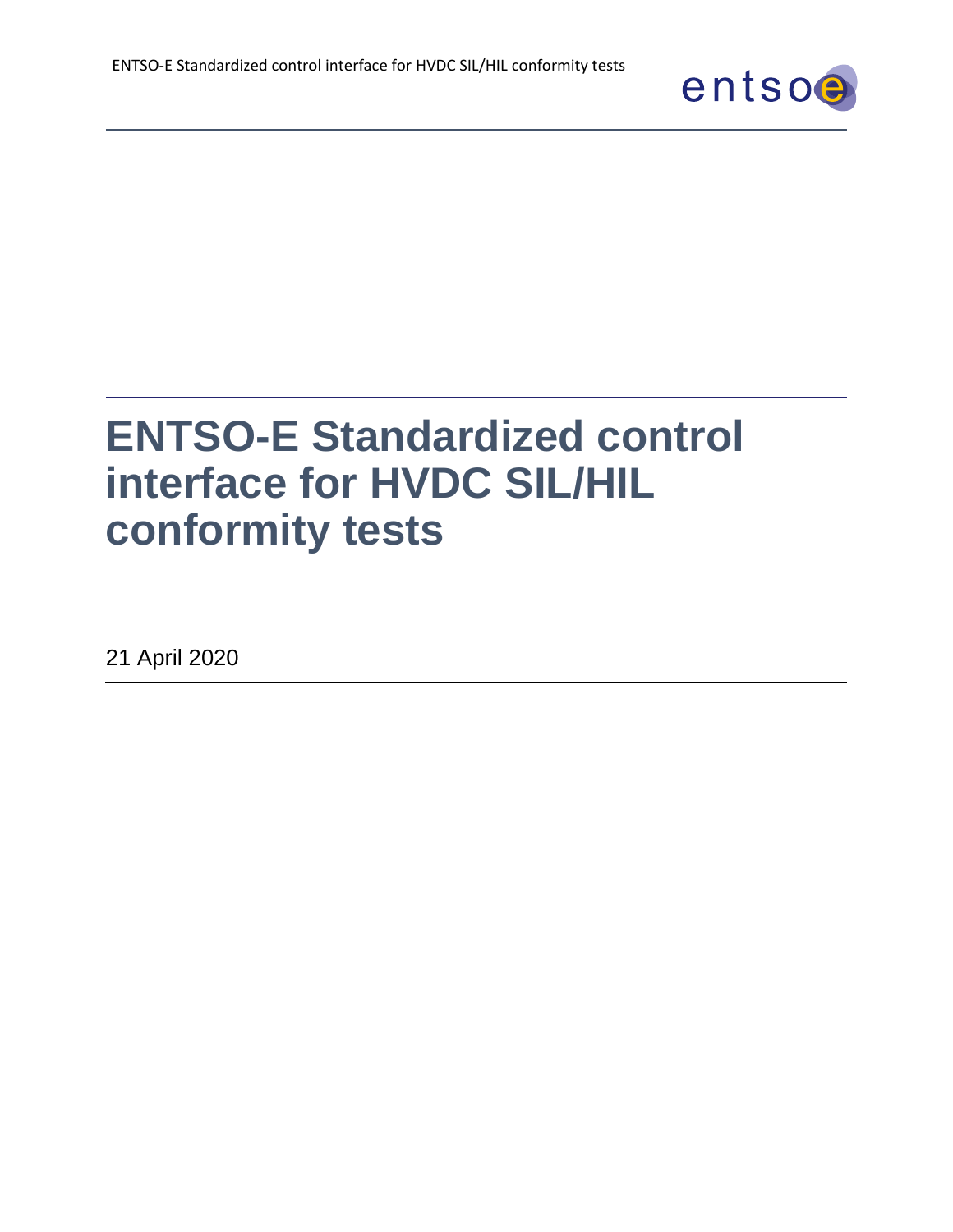

## <span id="page-1-0"></span>**Index**

| 1.             |                                                                                         |  |
|----------------|-----------------------------------------------------------------------------------------|--|
| 2.             |                                                                                         |  |
| 3.             |                                                                                         |  |
|                |                                                                                         |  |
|                |                                                                                         |  |
|                | Interface between converter-near control and module-near control and measurement data   |  |
|                | Interface between module-near control and measurement data acquisition and the physical |  |
| 4 <sup>1</sup> |                                                                                         |  |
|                |                                                                                         |  |
|                |                                                                                         |  |
|                |                                                                                         |  |
| 5.             |                                                                                         |  |
|                |                                                                                         |  |
|                |                                                                                         |  |
|                | Interface between converter-near control and module-near control and measurement data   |  |
|                | Interface between module-near control and measurement data acquisition and the physical |  |
| 6.             |                                                                                         |  |
| 7 <sub>1</sub> |                                                                                         |  |
|                |                                                                                         |  |
|                |                                                                                         |  |
|                |                                                                                         |  |
| 8.             |                                                                                         |  |
|                |                                                                                         |  |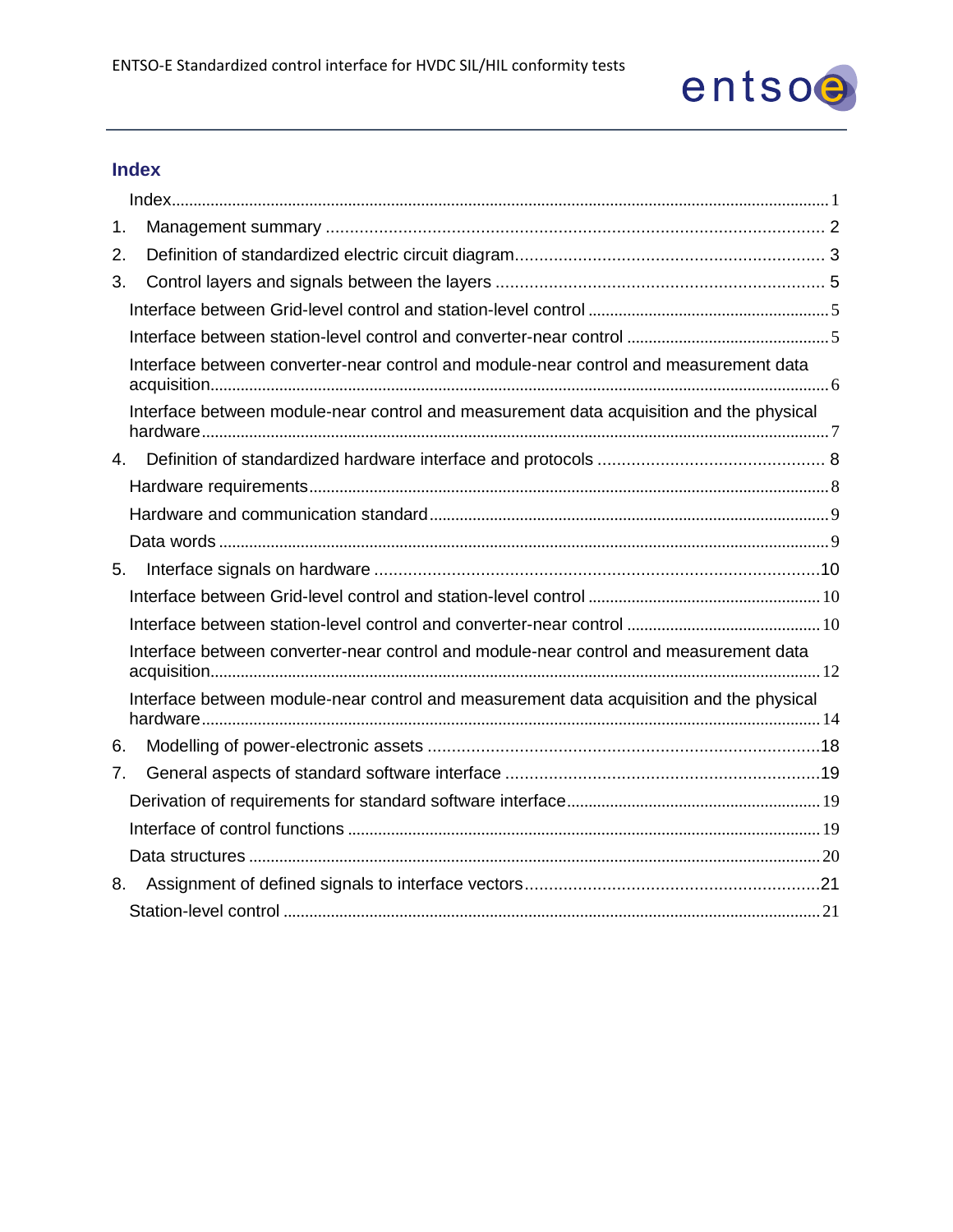

## <span id="page-2-0"></span>**1. Management summary**

 $\overline{a}$ 

Within this document, the ENTSO-E standardized control interface for HVDC SIL/HIL (HIL includes all kind of hardware in the loop test systems not limited to  $C$ -HIL and  $P$ -HIL $)^1$  conformity tests is defined. The standardized control interface shall support the interoperability workstream for a secure operation of the future European Energy system. It will also support the realization of interaction studies for multivendor AC and multi-vendor multi-terminal DC systems as required in the COMMISSION REGULATION (EU) 2016/1447 of 26 August 2016.

The European power system has been entering new territory as moving from a generator based to a converter based system approach. The standard control interface should help to improve the robustness of systems with regard to possible interactions and at the same time prepare vendors and network operators for the implementation of the new requirements of European regulation, ensuring good quality interaction studies, avoiding expensive actions after commissioning and secure the operations of the energy system of tomorrow.

As required in the COMMISSION REGULATION (EU) 2016/1447 all related parties identified by the relevant TSO, shall contribute to the interaction studies and shall provide all relevant data and models as reasonably required to meet the purposes of the studies. Furthermore the relevant system operator shall assess the compliance of an HVDC system throughout the lifetime of the HVDC system. The document describes a complete and standardized description of the control interface of an HVDC system in order to easily maintain the HVDC control model during lifetime. The provision of relevant data is compliant with the COMMISSION REGULATION 2016/1447 and will be executed when justified at project level..

The standard control interface described builds on existing knowledge and deliverables of EU H2020 project 'Best Paths' (http://www.bestpaths-project.eu/). Due to the convincing open available results from this project, the higher control layers and interfaces are already described. Standard gigabit Ethernet on optical POF 850nm laser has been selected as a suitable hardware (HW) interface for HVDC  $SIL/PHIL/HIL<sup>1</sup>$  conformity tests due to the excellent market availability, the cost efficiency and the easy implementation possibility in state-of-the-art FPGA which is essential for the manufacturer-specific bridges to the ENTSO-E standard. Within the document, the signal convention (depending on the given number of modules per arm of the specific HVDC application) as well as the hardware and physical communication standard are defined.

Furthermore, a standardized software interface for HVDC SIL/PHIL/HIL conformity tests has been defined. To ensure consistent results in HIL and SIL, the HW interfaces and protocols built the fundament for the signal conventions utilized in the standardized software interface.

Based on a short introduction on modelling of power-electronic assets, the standardized software interface for HVDC SIL/HIL conformity tests is described. Some of the interfaces have been demonstrated within a HIL setup in combination with a generic control system.

<sup>&</sup>lt;sup>1</sup> SIL – Software In the Loop; HIL - Hardware In the Loop; CHIL – Controller Hardware In the Loop; PHIL – Power Hardware In the Loop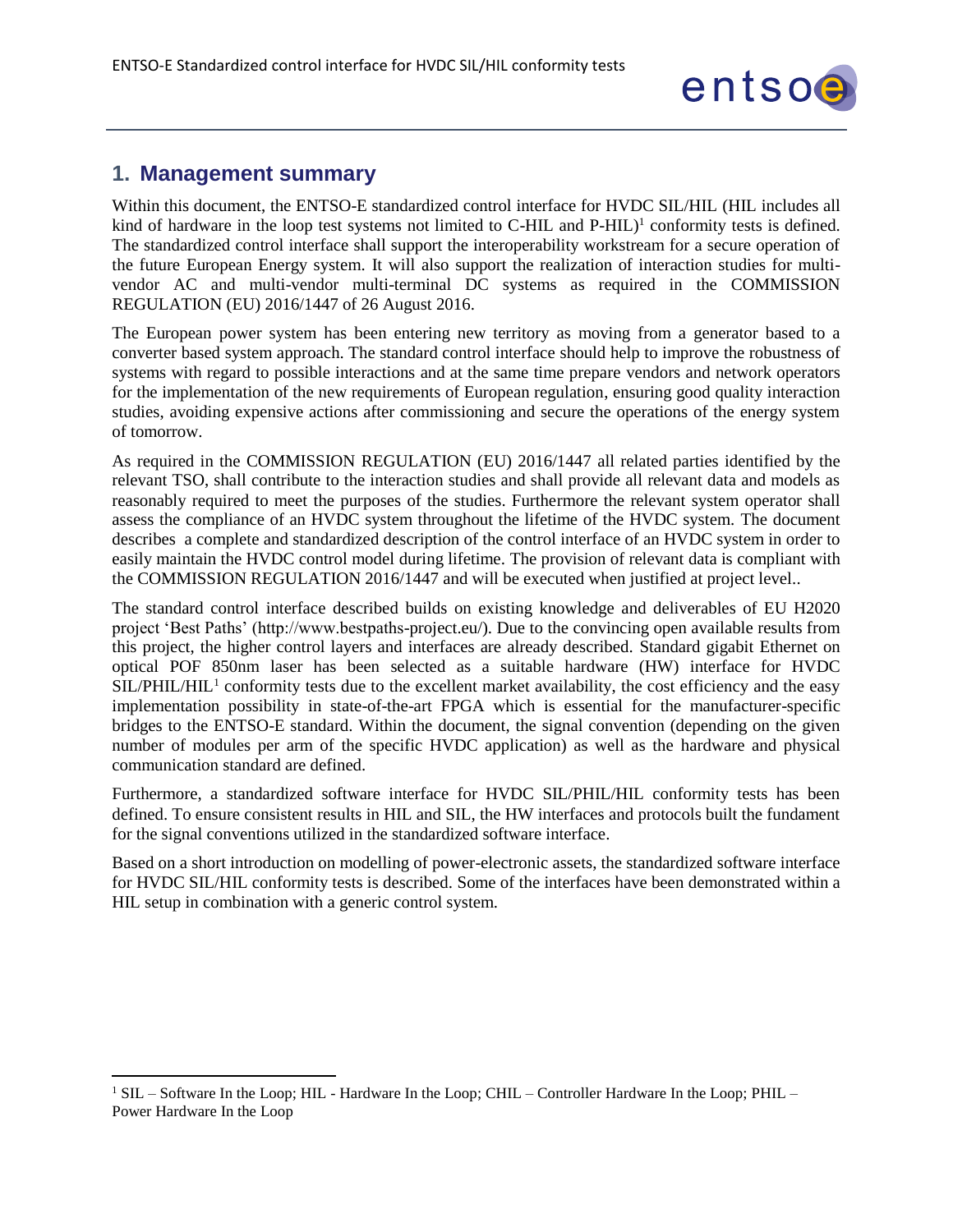

## <span id="page-3-0"></span>**2. Definition of standardized electric circuit diagram**

HVDC converter stations using Modular Multilevel Converters (MMC) topology usually apply the same structure irrelevant for vendor implementation. On the AC side, optional transformer, circuit breaker, grid filters are identified (cp. [Figure 1\)](#page-3-1). On the DC side, optional grid filter and circuit breaker are located. The points (electrical) where measurements are performed are at the grid-connection point. More specifically, three measurements of grid instantaneous value current and three measurements of instantaneous value grid voltages (measured against earth) are performed. Additionally, three measurements for current and voltage on the secondary side of the three-phase side are required (e.g. for synchronization). In every arm of the MMC station, a current measurement is performed (six measurement points) and every capacitor voltage of each submodule is measured. These measurements are necessary for balancing strategies and protection issues. For this control layer the sum of all capacitor voltages per arm is given. On the DC side, two currents and two voltages are measured.



*Figure 1: Electric-circuit diagram of HVDC with measurements*

<span id="page-3-1"></span>Besides the description of the measurements, the standardized control interface includes also the switching signals for the insulated-gate bipolar transistors (IGBTs) which are essential for the pulsed operation of the converter valves. The numbering of the IGBTs in the MMC modules includes four IGBTs with the numbers 1 to 4 in the first module, 5 to 8 in the second module and so on (cp. *[Figure 2](#page-4-0)*, right-side diagram). In the case of half-bridge modules, only two IGBTs are in a module. Then, only the IGBT numbers 1 and 2 in the first module, 5 and 6 in the second module and so on are used (cp. *[Figure 2](#page-4-0)*, left-side diagram). In the same manner, further converter topologies are considered if required by the network operator. Another possible module structure is a half-bridge module with a chopper IGBT included in each module. Here, the first three bits will be used.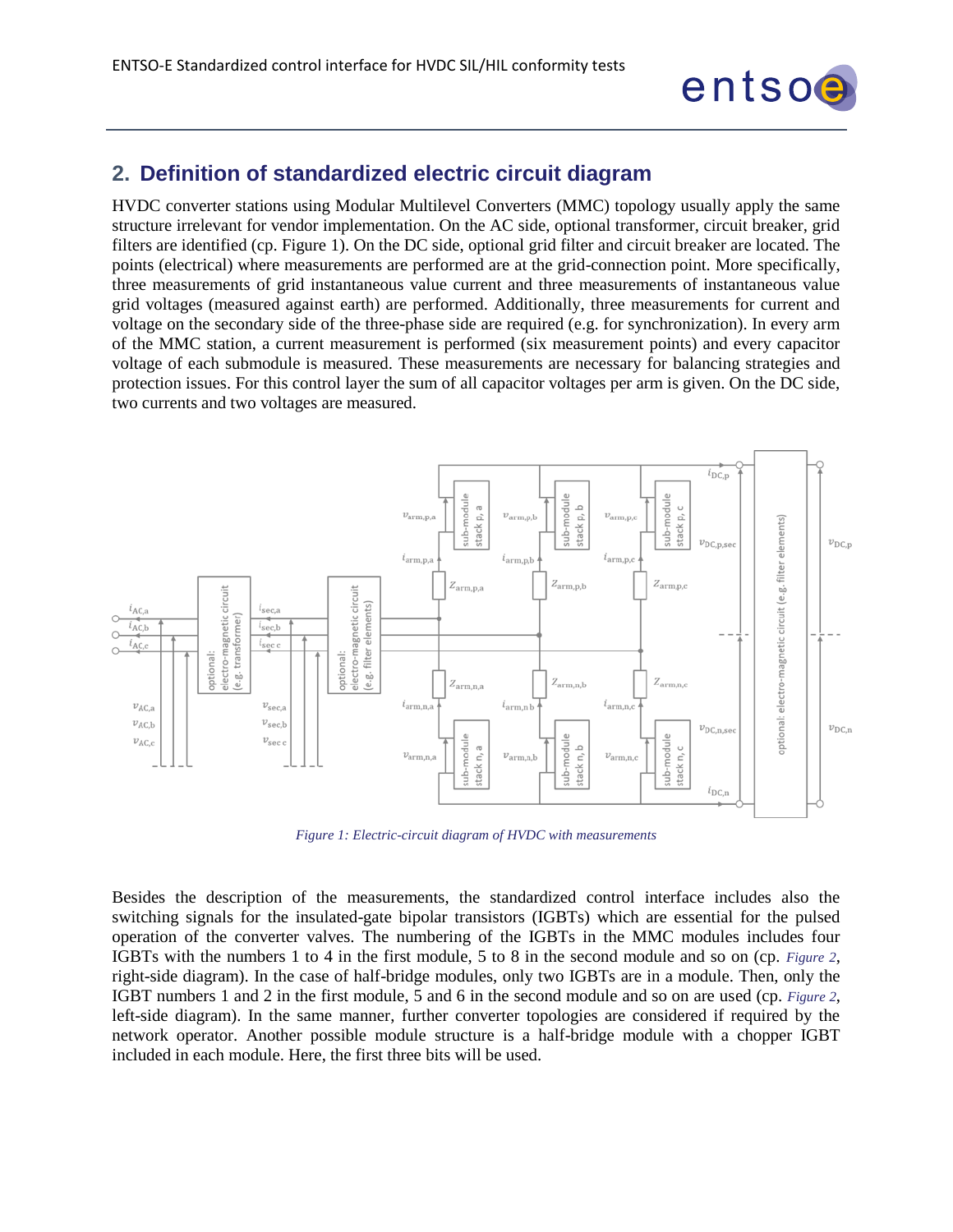



<span id="page-4-0"></span>*Figure 2: Numbering of IGBT inside the modules in every arm*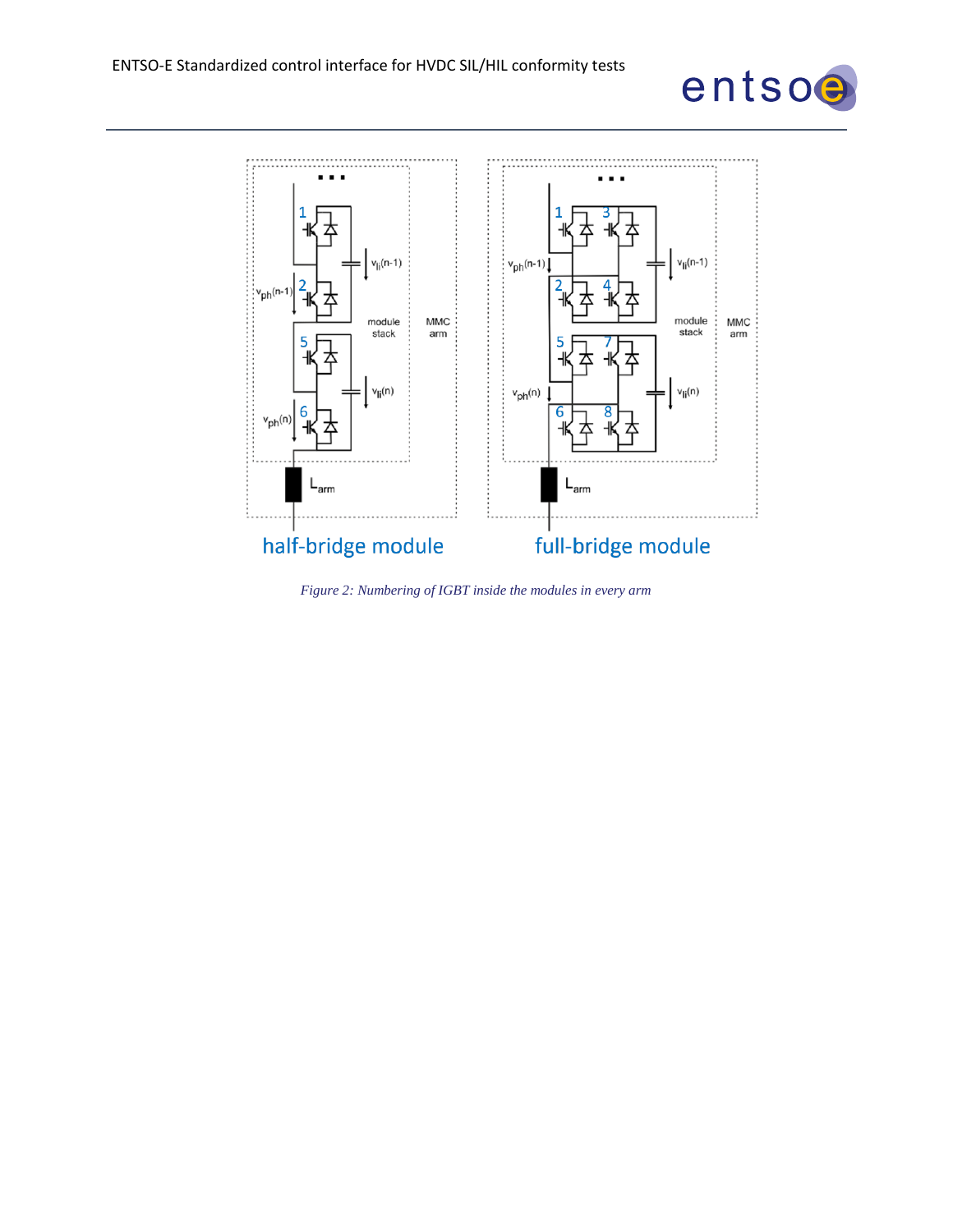

# <span id="page-5-0"></span>**3. Control layers and signals between the layers**

In a typical HVDC station, four different control layers are used as given in the following description and [Figure 3:](#page-5-3)

- **Grid-level control** Overlay control of the grid operator
- **Station-level control** Control of the complete station
- **Converter-near control** Voltage and current control of the HVDC
- **Module-near control and measurement-data acquisition** Control of the modules in the module towers including the module-voltage balancing



*Figure 3: Control layers of HVDC station*

#### <span id="page-5-3"></span><span id="page-5-1"></span>**Interface between Grid-level control and station-level control**

This interface has been defined in the project 'Best paths' (http://www.bestpaths-project.eu/). The definitions achieved in this project shall be used (D9.3: BEST PATHS DEMO#2 Final Recommendations for Interoperability Of Multivendor HVDC Systems). The complete signal list with the master control is already defined under the standard IEC 61850 and will not be introduced in this document.

#### <span id="page-5-2"></span>**Interface between station-level control and converter-near control**

For the interface between station-level control and converter-near control the following additional signals are considered:

Signals from station-level control to converter-near control

- AC-side active-power reference values: P\_AC\_pos\_ref, P\_AC\_neg\_ref
- AC-side reactive-power reference values: Q\_AC\_pos\_ref, Q\_AC\_neg\_ref
- AC-side voltage-magnitude reference values: U\_AC\_pos\_ref, U\_AC\_neg\_ref
- AC-side grid-frequency reference value: f\_ref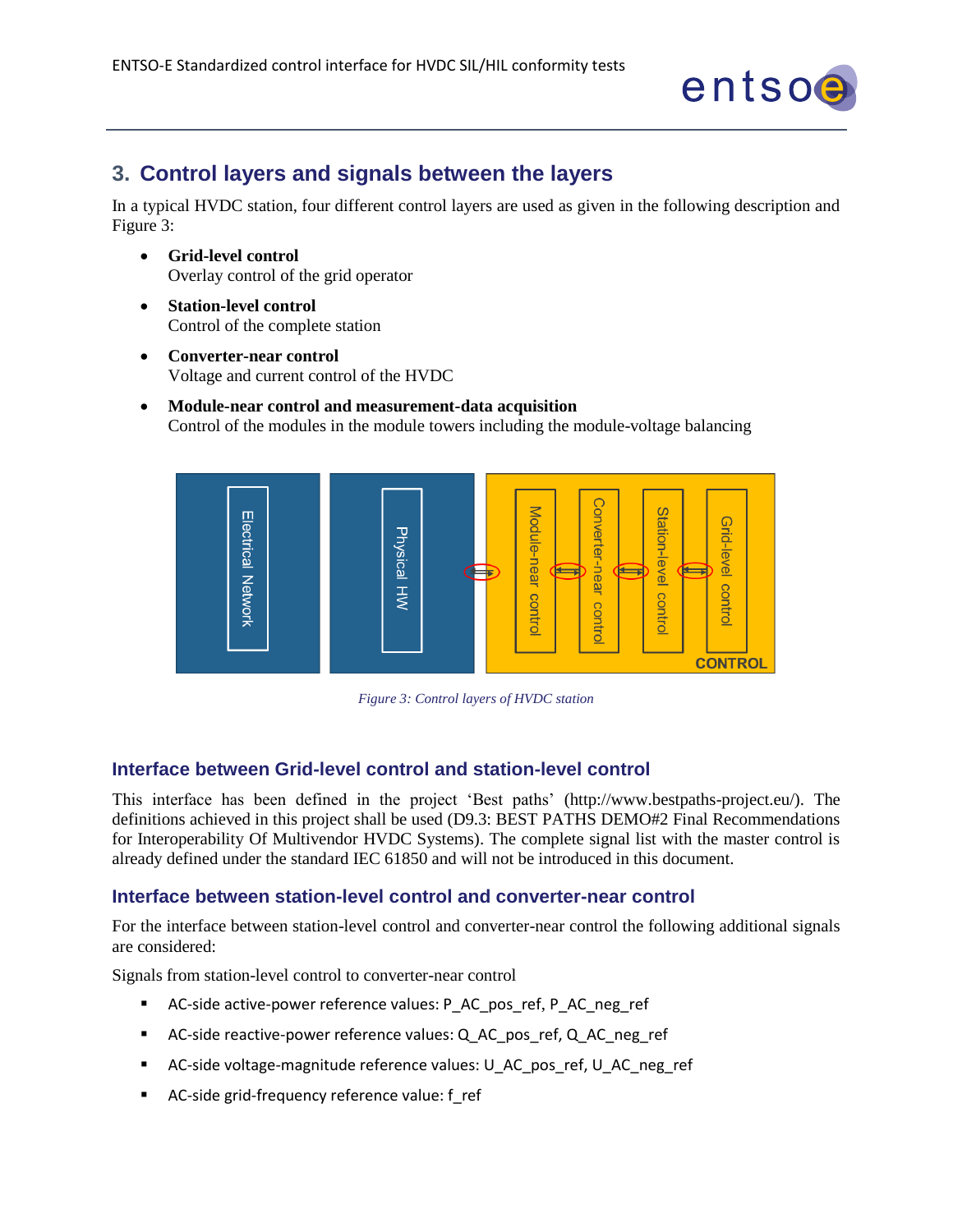

- DC-side voltage-magnitude reference value: U\_DC\_ref
- Desired mode of operation

Signals from converter-near control to station-level control

- AC-side active-power actual values: P\_AC\_pos\_act, P\_AC\_neg\_act
- AC-side reactive-power actual values: Q\_AC\_pos\_act, Q\_AC\_neg\_act
- AC-side voltage-magnitude actual values: U\_AC\_pos\_act, U\_AC\_neg\_act
- AC-side grid-frequency actual value: f\_act
- DC-side voltage-magnitude actual value: U\_DC\_act
- Actual mode of operation

#### <span id="page-6-0"></span>**Interface between converter-near control and module-near control and measurement data acquisition**

Between the converter-near control and the module-near control and measurement data acquisition the switching signals for the circuit breakers and the reference values for the converter conversion ratios (collective modulation indices) are considered. In the opposite direction, the measurement values and the states of the towers and switches are considered.

Signals from converter-near control to module-near control and data acquisition

- Commands for Switch,AC,a, Switch,AC,b, Switch,AC,c, Switch,DC,p, Switch,DC,n
- Blocking command for module towers (for all six towers)
- Reference values for collective modulation indices (for all six towers)

Signals from module-near control and data acquisition to converter-near control

- Actual state of Switch,AC,a, Switch,AC,b, Switch,AC,c, Switch,DC,p, Switch,DC,n
- Actual blocking state of module towers (6)
- Actual AC-grid and secondary voltage-measurement values v\_AC,a, v\_AC,b, v\_AC,c, v\_AC,sec,a, v\_AC,sec,b, v\_AC,sec,c
- Actual AC-grid and secondary current-measurement values i AC,a, i AC,b, i AC,c, i sec,a, i\_sec,b, i\_sec,c
- Actual DC-grid and secondary voltage-measurement values v\_DC,p, v\_DC,n, v\_DC,sec,p, v\_DC,sec,n
- Actual DC-grid and secondary current-measurement values i\_DC,p, i\_DC,n, i\_DC,sec,p, i\_DC,sec,n
- Actual arm current-measurement values i\_arm,p,a, i\_arm,p,b, i\_arm,p,c, i\_arm,n,a, i\_arm,n,b, i\_arm,n,c
- Calculated collective module-capacitor measurement voltage v\_mod\_col,p,a, v\_mod\_col,b, v\_mod\_col,p,c, v\_mod\_col,n,a, v\_mod\_col,n,b, v\_mod\_col,n,c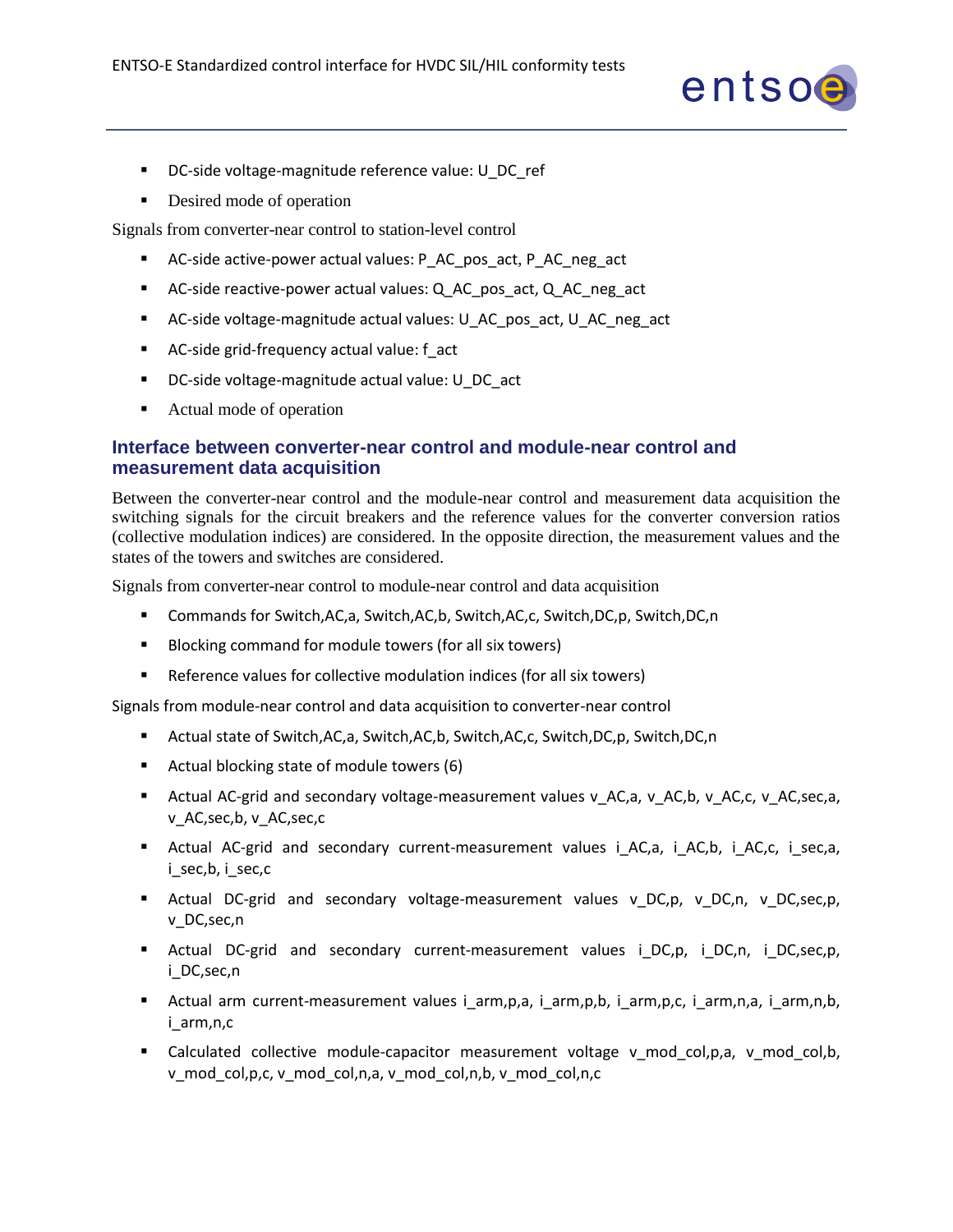

## <span id="page-7-0"></span>**Interface between module-near control and measurement data acquisition and the physical hardware**

The physical hardware is not part of the control interface. The strict separation of the electrical power part from the control allows to investigate all possible fault scenarios within the electrical system in an absolute flexible manner. Furthermore, harmonics are very sensitive and can be influenced by physical hardware over lifetime. Therefore, harmonic control interaction studies as required in NC HVDC Art. 29 and Art. 70 needs separation of physical hardware and control. It shall be demonstrated that the standard control interface is implemented into the HVDC system model as described in detail in this document in accordance with article 54 COMMISSION REGULATION (EU) 2016/1447.

Signals from module-near control and measurement data acquisition to physical hardware

- Commands for Switch,AC,a, Switch,AC,b, Switch,AC,c, Switch,DC,p, Switch,DC,n
- Blocking command for module towers (for all six towers)
- 4 switching bits for all modules (for all six towers)

Signals from physical hardware to module-near control and measurement data acquisition

- Actual state of Switch,AC,a, Switch,AC,b, Switch,AC,c, Switch,DC,p, Switch,DC,n
- Actual blocking state of module towers (for all six towers)
- Actual AC-grid and secondary voltage-measurement values v\_AC,a, v\_AC,b, v\_AC,c, v\_AC,sec,a, v\_AC,sec,b, v\_AC,sec,c
- Actual AC-grid and secondary current-measurement values i AC,a, i AC,b, i AC,c, i sec,a, i\_sec,b, i\_sec,c
- **E** Actual DC-grid and secondary voltage-measurement values v DC,p, v DC,n, v DC,sec,p, v\_DC,sec,n
- Actual DC-grid and secondary current-measurement values iDC,p, iDC,n, iDC,sec,p, i\_DC,sec,n
- Actual arm current-measurement values i\_arm,p,a, i\_arm,p,b, i\_arm,p,c, i\_arm,n,a, i\_arm,n,b, i\_arm,n,c
- All module-capacitor measurement voltages (for all six towers)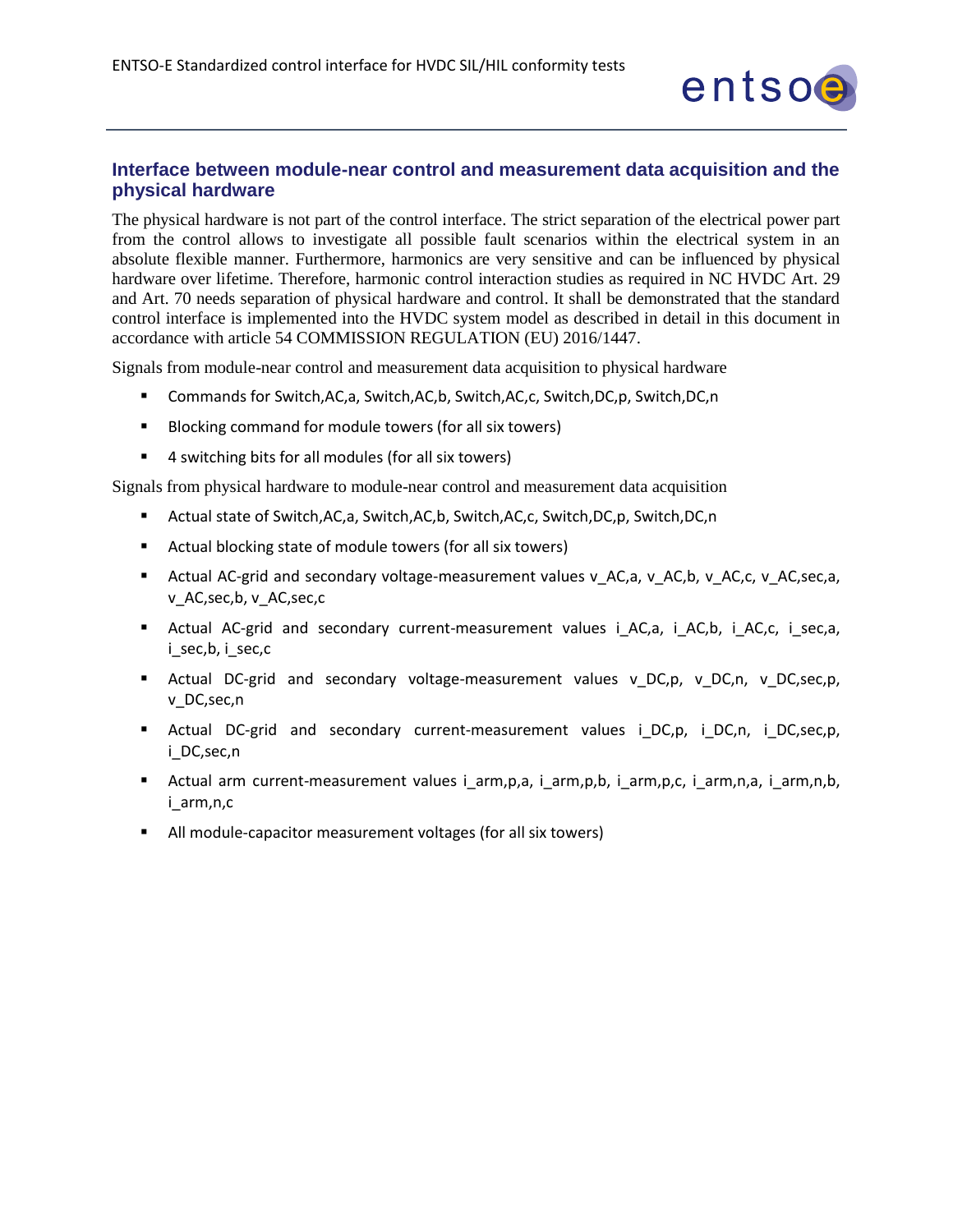

## <span id="page-8-0"></span>**4. Definition of standardized hardware interface and protocols**

The communication is completely digital; therefore, the measurement values are transformed with analogue-digital converters to digital values. In consequence, the measurement values are given in e.g. 12-bit values. All other values like the setpoints are also transformed to digital values (e.g. with 16 bit or 32 bit). Switching commands for IGBT, circuit breakers and disconnectors are transmitted in single bits. In the following subchapters, the hardware requirements and the proposed hardware and communication standard are given.

#### <span id="page-8-1"></span>**Hardware requirements**

To identify the best hardware standard to be used for the transmission of the described signals between the different levels, first, the requirements determined by the bandwidth of the signals and typical sampling and delay times have to be identified. In the following listing, the number of bits which is transmitted between the layers is given (cp. Chapter [0](#page-9-2) for more details of every communication signal).

Signals to be transmitted:

- Between station-level control and converter-near control
	- o 288 bit (in both directions)
- Between converter-near control and module-near control and measurement data acquisition
	- o 128 bit from converter-near control
	- o 512 bit to converter-near control
- Between module-near control and measurement data acquisition and physical hardware (here for 1024 full bridge modules, switches and measurements)
	- $\circ$  4096 bit + 32 bit from module-near control
	- $\circ$  16384 bit + 416 bit to module-near control

Besides the number of bits, additionally, the typical sampling rate and acceptable delay times are crucial for the hardware definition since introduced delays – which are not there in reality – may result in stability issues. Both values are dependent on the functionality of every control level and are given in the following.

The station-level control typically has a sampling time of about 1 ms to100 ms. Based on the input and output values of this control layer, even a delay of several 100 µs is acceptable since the feedback loops in the station-level control have a relatively low bandwidth.

The converter near control has a typical control sampling time in the range of 10 µs to 400 µs. As the delay between this level and the station-level control can be several 100 µs, here, the defining factor is the delay from and to the module-near control and measurement-data acquisition. In typical HVDC applications the worst case delay is in sum about 80 µs. First, the measurement values have a typical delay time of about 10 µs. Additionally, in worst case, a complete control sampling time of 10 µs is added to the delay. In the pulse pattern, a statistical worst case delay of about 30 µs is added due to the number of modules to be switched and the IGBT switch time. The fourth factor is the communication delay, which is estimated in worst case to 30 µs. The total worst case delay time therefore is 80 µs. Based on this value, for the hardware protocol a maximum delay of 10 µs is demanded which is clearly lower than the worst case delay in real applications.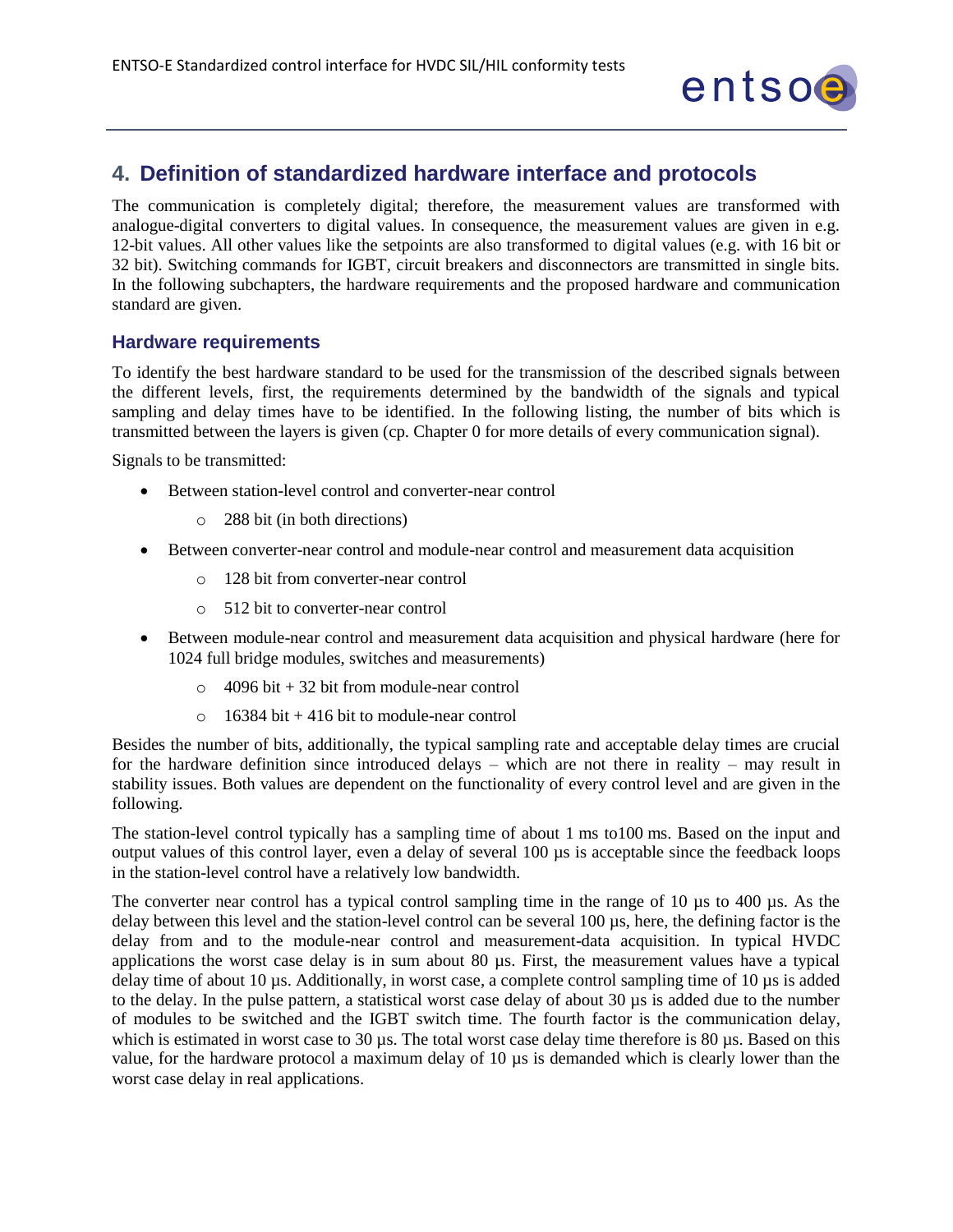

The module-near control and measurement acquisition has a typical sampling time in the range of 1 µs to 100 µs. The acceptable delay in the transmission of the pulse patterns is defined in the same range as in the converter-near control (10 µs). For the transmission of the measured capacitor voltages a maximum delay of about 20 µs is acceptable due to the maximum change in the capacitor voltages during one sampling time.

Based on these correlations, the aimed communication delay of 1 µs is proposed. This value is possible to be achieved with state-of-the-art signal processing hardware and is clearly lower than all values defined above. The highest number of bits which is needed to transmit is 16384 bit which is an unnecessary high requirement for the hardware solution. Instead, a transmission of 1024 bit of application data and 32 bit of control data in every 1 us is proposed. To transmit more than 1024 bit of application data, several frames are combined (time-oriented multiplexing). E.g., in the first 1 µs, the first 1024 bit are transmitted via the interface. Subsequently, the second 1024 bit are transmitted via the interface. In consequence, after e.g. 16 µs the whole 16384 bit are transmitted. As this value is below 20 µs, this approach meets the requirements. This time-oriented multiplexing is used e.g. between converter-near and module-near control (details in chapter 5).

In addition to the 1024 bit, 32 bits are used in every frame for information concerning the frame number, the absolute number of frames and version information. The resulting requirement is a transmission of 1056 bit/  $\mu$ s  $\approx$  1 Gbit/s which is a realistic requirement for FPGA implementation.

Besides the number of bits per us, additional requirement should be met by the hardware solution. To minimize the EMC risk and, therefore, the damage risk, complete galvanic separation should be included. In consequence, an optical connection is optimal.

In order to reduce the project costs and the risk of a limited supply, cost-efficient market available components at least with a second-source supplier should be used. If possible, a hardware interface and physical communication protocol which is a common international standard should be used. Additionally, the protocol should be easy to implement in a FPGA due to the necessary realization of bridges between the ENTSO-E standard and the specific manufacturer interface for each level.

#### <span id="page-9-0"></span>**Hardware and communication standard**

As described above, a suitable and market available hardware interface with a bit rate of 1024 bit/ $\mu$ s and optical connection has to be identified. As hardware interface the Network standard interface – 'standard SFP' (LC duplex, POF multimode, 850nm) is proposed. As communication protocol IEEE 802.3z for gigabit applications (8b/10) is proposed. These both selections fulfil all requirements and are widespread in many applications. Additionally, the full cost-efficient market availability is given. Besides, due to several available IC components from different manufacturers and available IP cores for all major FPGA manufacturers, sufficient sources and industrial solutions are available.

For the signal transmission the IEEE 802.3z point to point high-speed standard protocol is chosen. Based on these definitions, a prototype (only for the demonstrator) with market available FPGA, communication IC and optical transceiver is realized.

#### <span id="page-9-1"></span>**Data words**

The first 32bit of every connection are used for addressing purposes. The first 12bit give the address, the next 12bit give the number of 32-bit words and the last 8bit give the version of the standard used.

<span id="page-9-2"></span>With this definition the signals between all layers are transmitted in digital signals. These signals are given in 32-bit signed values. In every 32-bit signal, several signals like e.g. 32 switching signals, two 16 bit signals, one 32-bit signal or even the first or second half of a 64-bit signal can be included.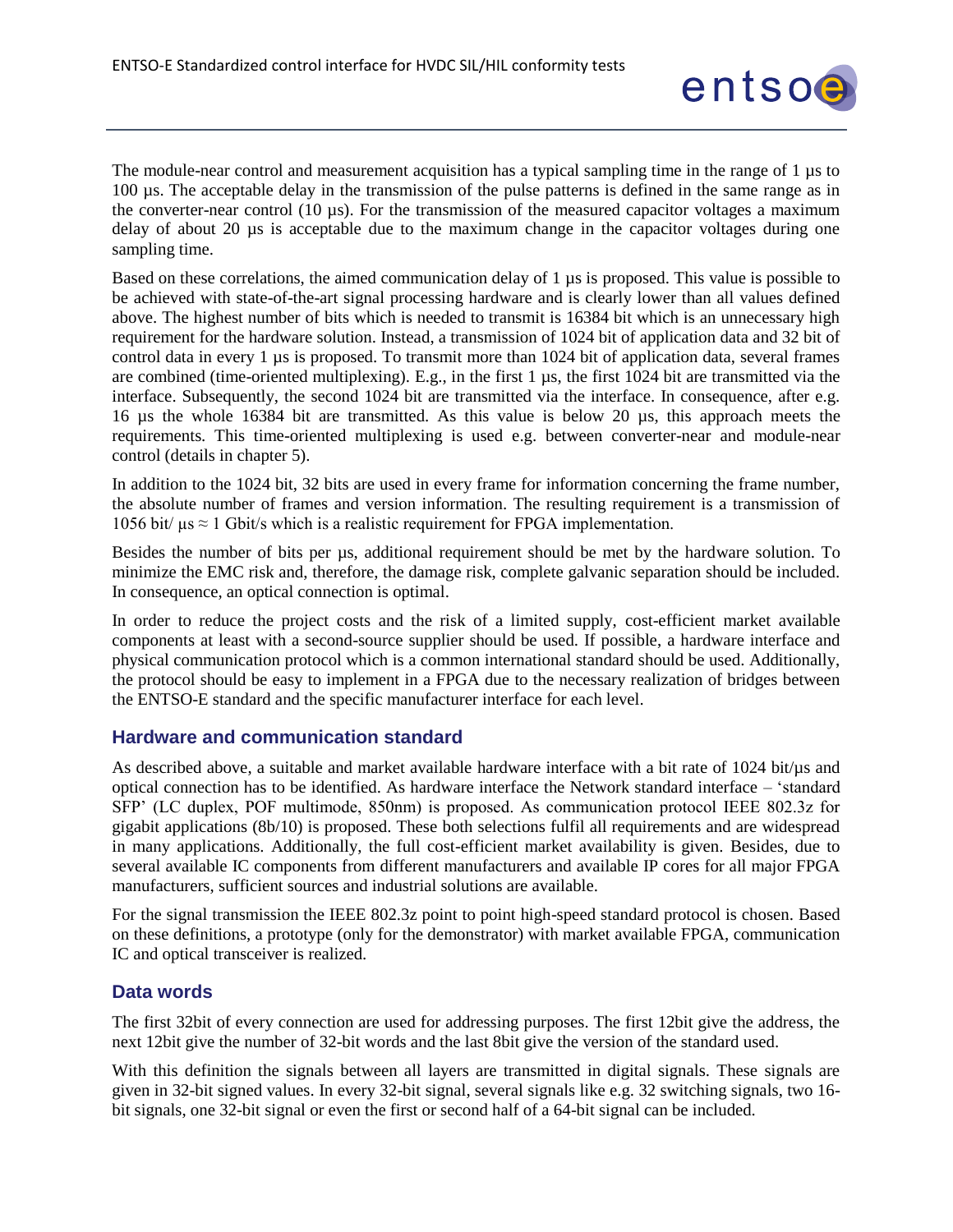

# <span id="page-10-0"></span>**5. Interface signals on hardware**

In this project the focus has been placed on the interfaces between the control layers as defined in chapter [5.](#page-5-0) In the following subchapters, the detailed definition of all signals and their position in the communication are given in tables.

The complete communication between the layers is realized with digital values. Here, a transmission of several 32-bit signals is used as standard. These 32bit can contain one single signal, two 16-bit signals or even more signals with single bits. The tables describing the signals have the following columns:

#### • **Signal name**

In this column, the name of the signal is given

• **32 bit and 1 bit**

The columns '32 bit' and '1 bit' contain the starting position of the signal. The entry in '32 bit' defines the number of the 32-bit value the signal is included in. In '1 bit' the starting position inside the 32-bit value is given.

#### • **Bit width**

The column 'bit width' contains the information of the number of bits used for the signal.

• **Signal type** 

The signal type differs between 'real', 'int' and 'bit' values with the following characteristics:

- o Real: Is a value with floating point (which is only possible with at least 32 bit)
- o Int: Integer value
- o Bit: Single Bits
- **Default**

Initial value of the signal

• **Min / Max**

In the last two columns, the minimum and maximum value of the original signal is given. Based on this value and the bit width, the transmitted value is calculated, like given in this example: Bit width = 16, Min = -1000, Max = +1000 means the original signal is limited to Min and Max and then transformed to the 16-bit signal.

As described, the signals are transmitted in 32-bit blocks. In one transmission 33 of these 32-bit blocks are used (1056 bit are delivered in one transmission). If more than 1056 bits are needed, several frames are used. In every frame all 1056 bits are used sequently, first frame one, one step later frame two and so on. In consequence, if more than 1056 bits are needed, the signals are transmitted one frame after another.

#### <span id="page-10-1"></span>**Interface between Grid-level control and station-level control**

This interface is the focus of the project 'Best paths' (http://www.bestpaths-project.eu/). The definitions achieved in this project can be used here.

#### <span id="page-10-2"></span>**Interface between station-level control and converter-near control**

The signals between station-level control and converter-near control are assumed as 32-bit real values. Based on this definition several spares are still available in this interface which can be filled with additional values. If these additional values exceed the total number of 1024 bit, additional frames can be used.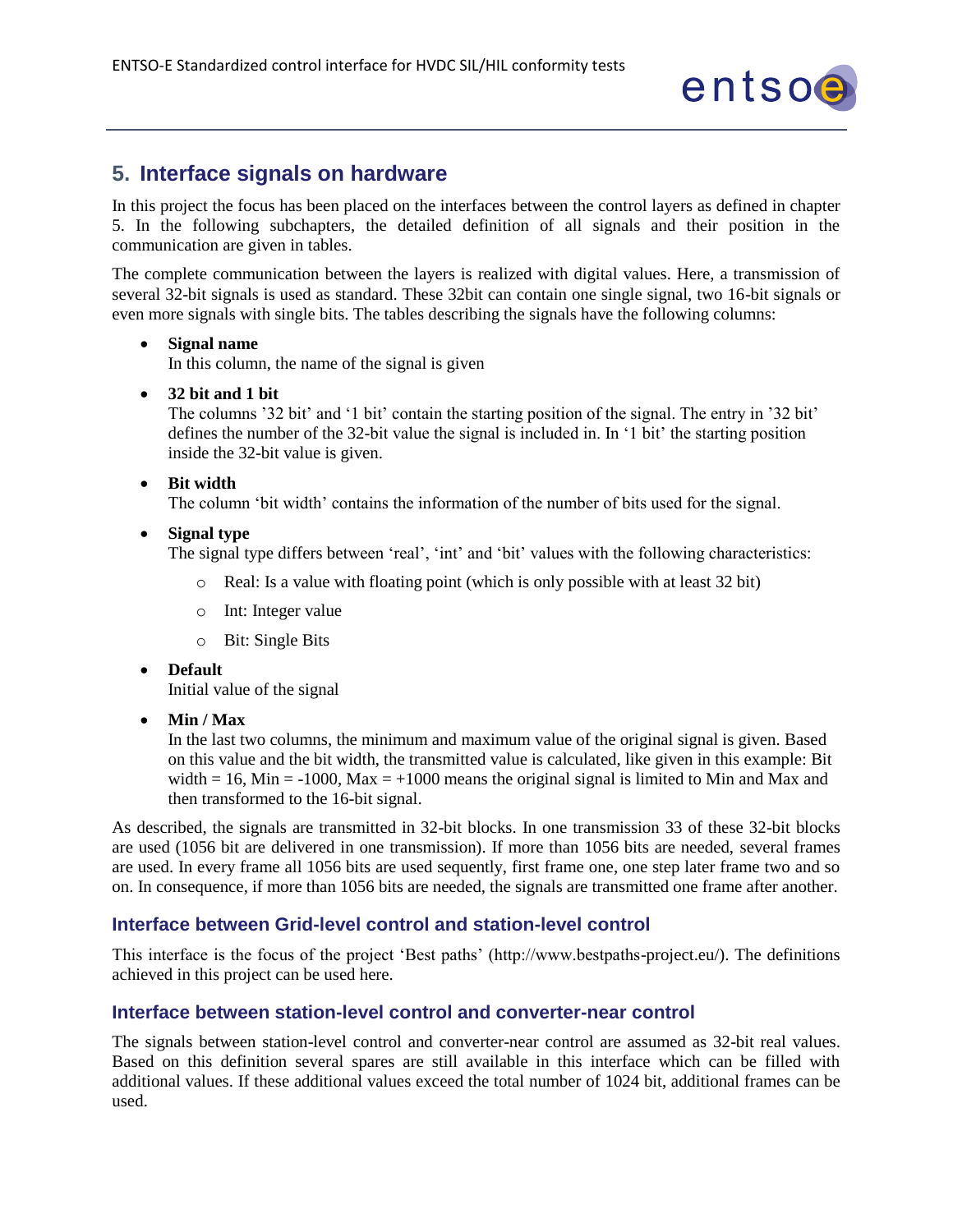

<span id="page-11-0"></span>

| Signal name       | 32 bit   | 1 bit    | <b>Bit width</b> | <b>Type</b> | <b>Default</b> | Min      | <b>Max</b>     |
|-------------------|----------|----------|------------------|-------------|----------------|----------|----------------|
| Frame information | 0        | 0        | 32               | bit         | 0              | 0        | $2^x32-1$      |
| Mode of operation | 1        | $\Omega$ | 3                | bit         | 0              | 0        | 8              |
| Spare             | 1        | 3        | 29               | bit         | 0              | 0        | 8              |
| P_AC_pos_ref      | 2        | $\Omega$ | 32               | real        | 0              | $-2$     | $\overline{2}$ |
| P_AC_neg_ref      | 3        | 0        | 32               | real        | 0              | $-2$     | $\overline{2}$ |
| Q_AC_pos_ref      | 4        | $\Omega$ | 32               | real        | 0              | $-2$     | 2              |
| Q_AC_neg_ref      | 5        | $\Omega$ | 32               | real        | 0              | $-2$     | $\overline{2}$ |
| U_AC_pos_ref      | 6        | $\Omega$ | 32               | real        | 0              | $-2$     | $\overline{2}$ |
| U_AC_neg_ref      | 7        | $\Omega$ | 32               | real        | 0              | $-2$     | $\overline{2}$ |
| U DC ref          | 8        | $\Omega$ | 32               | real        | 0              | 0        | 2              |
| f ref             | 9        | $\Omega$ | 32               | real        | 0              | 0        | $\overline{2}$ |
| Spare             | 10       | $\Omega$ | 32               | real        | 0              |          |                |
| Spare             | $\cdots$ | $\cdots$ | $\cdots$         | $\cdots$    | $\cdots$       | $\cdots$ | $\cdots$       |
| Spare             | 32       | 0        | 32               | real        | 0              |          |                |

*Table 1: Signals from station-level control to converter-near control*

|  |  | Table 2: Signals from converter-near control to station-level control |  |  |
|--|--|-----------------------------------------------------------------------|--|--|
|  |  |                                                                       |  |  |

| Signal name       | 32 bit   | 1 bit    | <b>Bit width</b> | <b>Type</b> | <b>Default</b> | Min      | <b>Max</b>     |
|-------------------|----------|----------|------------------|-------------|----------------|----------|----------------|
| Frame information | 0        | $\Omega$ | 32               | bit         | 0              | 0        | $2^x32-1$      |
| Mode of operation | 1        | $\Omega$ | 3                | bit         | 0              | 0        | 8              |
| Spare             | 1        | 3        | 29               | bit         | $\Omega$       | 0        | 8              |
| P_AC_pos_act      | 2        | $\Omega$ | 32               | real        | 0              | $-2$     | $\overline{2}$ |
| P_AC_neg_act      | 3        | $\Omega$ | 32               | real        | 0              | $-2$     | 2              |
| Q_AC_pos_act      | 4        | $\Omega$ | 32               | real        | 0              | $-2$     | $\overline{2}$ |
| Q_AC_neg_act      | 5        | $\Omega$ | 32               | real        | $\Omega$       | $-2$     | 2              |
| U_AC_pos_act      | 6        | $\Omega$ | 32               | real        | 0              | $-2$     | $\overline{2}$ |
| U_AC_neg_act      | 7        | $\Omega$ | 32               | real        | 0              | $-2$     | 2              |
| U DC act          | 8        | $\Omega$ | 32               | real        | 0              | 0        | $\overline{2}$ |
| f act             | 9        | $\Omega$ | 32               | real        | 0              | 0        | 2              |
| Spare             | 10       | $\Omega$ | 32               | real        | 0              |          |                |
| Spare             | $\cdots$ | $\cdots$ | $\cdots$         | $\cdots$    | $\cdots$       | $\cdots$ | $\cdots$       |
| Spare             | 32       | $\Omega$ | 32               | real        | 0              |          |                |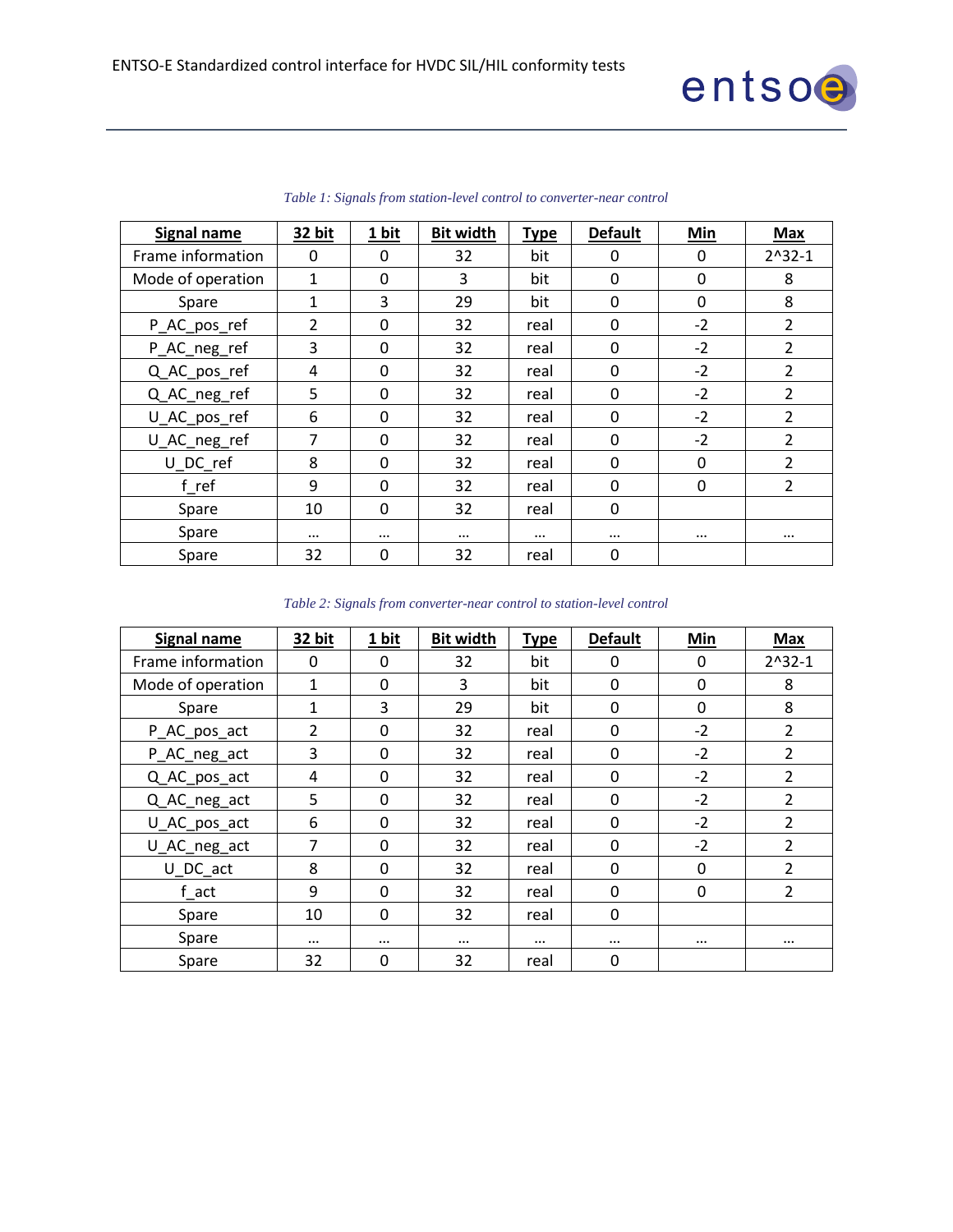

#### <span id="page-12-0"></span>**Interface between converter-near control and module-near control and measurement data acquisition**

Between the converter-near control and the module-near control and measurement data acquisition mainly the switching signals for the circuit breakers and the reference values for the converter voltage are transmitted. In the opposite direction, the measurement values and the states of the towers and switches are transmitted. With this definition, all signals can be transmitted in one frame.

| <b>Signal name</b>  | 32 bit         | 1 bit          | <b>Bit width</b> | <b>Type</b> | <b>Default</b> | Min         | Max          |
|---------------------|----------------|----------------|------------------|-------------|----------------|-------------|--------------|
| Frame information   | 0              | $\Omega$       | 32               | int         | 0              | 0           | $2^x32-1$    |
| Switch, AC, a       | $\mathbf{1}$   | 0              | $\mathbf{1}$     | bit         | $\Omega$       | 0           | $\mathbf{1}$ |
| Switch, AC, a       | 1              | $\mathbf{1}$   | 1                | bit         | $\Omega$       | 0           | $\mathbf{1}$ |
| Switch, AC, a       | $\mathbf{1}$   | $\overline{2}$ | $\mathbf{1}$     | bit         | 0              | 0           | $\mathbf{1}$ |
| Switch, DC, p       | $\mathbf{1}$   | 3              | $\mathbf 1$      | bit         | 0              | $\mathbf 0$ | 1            |
| Switch, DC, n       | 1              | 4              | 1                | bit         | 0              | 0           | 1            |
| <b>Block towers</b> | $\mathbf{1}$   | 5              | 6                | bit         | 0              | 0           | $\mathbf 1$  |
| Spare (switches)    | $\mathbf{1}$   | 11             | 21               | bit         | 0              | 0           | $\mathbf{1}$ |
| rho,p,a             | $\overline{2}$ | $\Omega$       | 16               | int         | 0              | $-1$        | $\mathbf{1}$ |
| rho,p,b             | $\overline{2}$ | 16             | 16               | int         | 0              | $-1$        | 1            |
| rho,p,c             | 3              | $\Omega$       | 16               | int         | 0              | $-1$        | $\mathbf{1}$ |
| rho,n,a             | 3              | 16             | 16               | int         | 0              | $-1$        | 1            |
| rho,n,b             | 4              | $\Omega$       | 16               | int         | $\Omega$       | $-1$        | 1            |
| rho,n,c             | 4              | 16             | 16               | int         | $\Omega$       | $-1$        | 1            |
| Spare               | 5              | $\Omega$       | 32               | Int         | $\Omega$       |             |              |
| Spare               |                | $\cdots$       | $\cdots$         | $\cdots$    | $\cdots$       |             | $\cdots$     |
| Spare               | 32             | 0              | 32               | int         | 0              |             |              |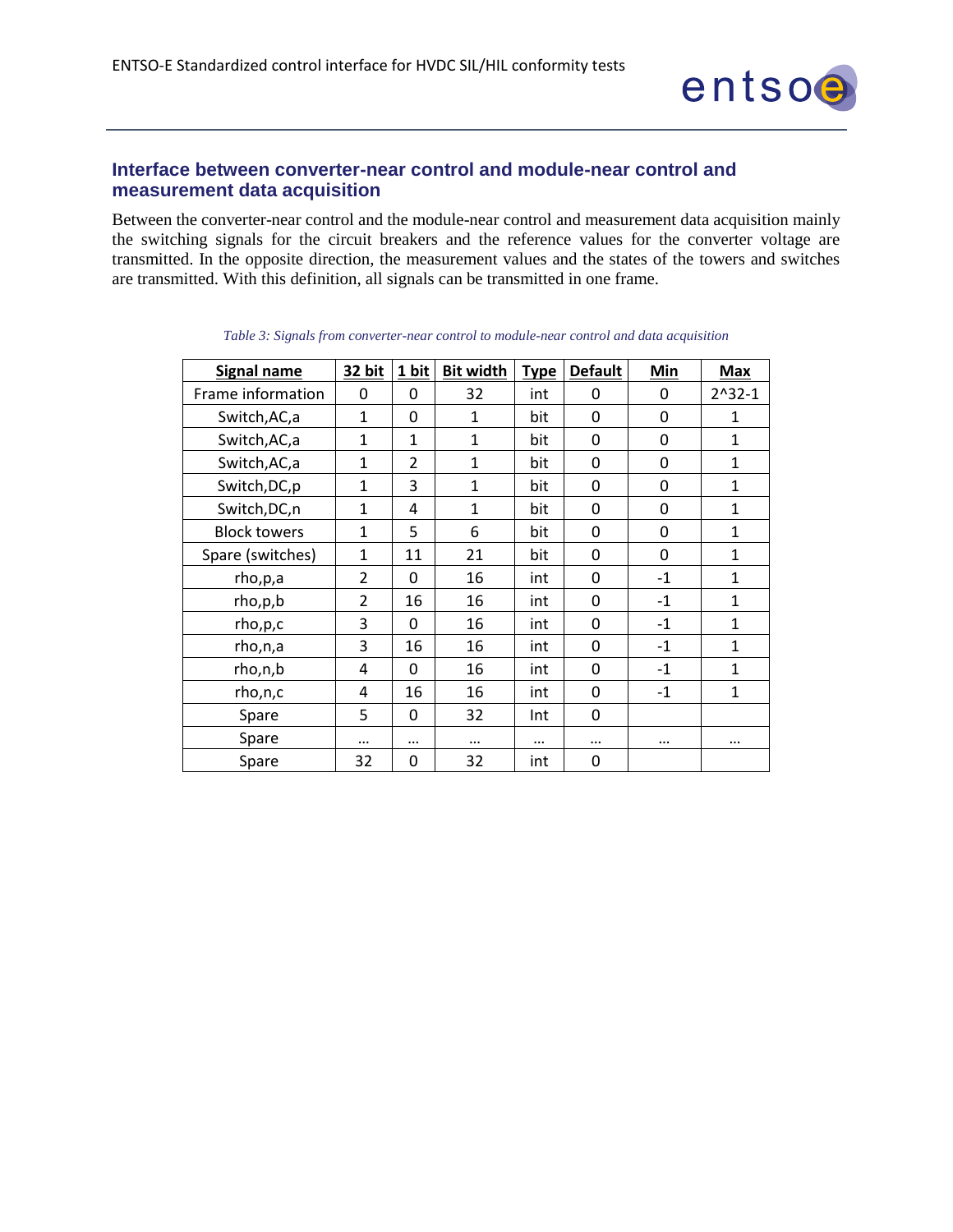

| <b>Signal name</b>    | 32 bit         | 1 bit            | <b>Bit width</b> | <b>Type</b> | <b>Default</b>   | Min              | <b>Max</b>   |
|-----------------------|----------------|------------------|------------------|-------------|------------------|------------------|--------------|
| Frame information     | 0              | 0                | 32               | int         | 0                | 0                | $2^x32-1$    |
| Switch, AC, a         | $\mathbf{1}$   | 0                | $\mathbf{1}$     | bit         | $\mathbf 0$      | $\mathbf 0$      | $\mathbf{1}$ |
| Switch, AC, a         | $\mathbf{1}$   | $\mathbf{1}$     | $\mathbf{1}$     | bit         | $\boldsymbol{0}$ | $\mathbf 0$      | $\mathbf{1}$ |
| Switch, AC, a         | $\mathbf{1}$   | $\overline{2}$   | $\mathbf{1}$     | bit         | $\mathbf 0$      | $\mathbf 0$      | $\mathbf{1}$ |
| Switch, DC, p         | $\mathbf{1}$   | 3                | $\mathbf{1}$     | bit         | $\boldsymbol{0}$ | $\boldsymbol{0}$ | $\mathbf{1}$ |
| Switch, DC, n         | $\overline{1}$ | $\overline{4}$   | $\mathbf{1}$     | bit         | $\mathbf 0$      | $\mathbf 0$      | $\mathbf{1}$ |
| <b>Towers blocked</b> | $\mathbf{1}$   | 5                | 6                | bit         | $\mathbf 0$      | $\mathbf 0$      | $\mathbf{1}$ |
| Spare (switches)      | $\mathbf{1}$   | 11               | 21               | bit         | 0                | 0                | $\mathbf{1}$ |
| v_AC,a                | $\overline{2}$ | $\boldsymbol{0}$ | 16               | int         | 0                | $-1000000$       | 1000000      |
| $v$ $AC,b$            | $\overline{2}$ | 16               | 16               | int         | $\mathbf 0$      | $-1000000$       | 1000000      |
| v_AC,c                | 3              | $\mathbf 0$      | 16               | int         | $\mathbf 0$      | $-1000000$       | 1000000      |
| v_AC,sec,a            | 3              | 16               | 16               | int         | 0                | $-1000000$       | 1000000      |
| v_AC,sec,b            | 4              | $\mathbf 0$      | 16               | int         | 0                | $-1000000$       | 1000000      |
| v_AC,sec,c            | 4              | 16               | 16               | int         | 0                | $-1000000$       | 1000000      |
| i AC,a                | 5              | $\mathbf 0$      | 16               | int         | $\mathbf 0$      | $-10000$         | 10000        |
| i_AC,b                | 5              | 16               | 16               | int         | $\mathbf 0$      | $-10000$         | 10000        |
| i_AC,c                | 6              | $\mathbf 0$      | 16               | int         | $\mathbf 0$      | $-10000$         | 10000        |
| i_AC,sec,a            | 6              | 16               | 16               | int         | 0                | $-10000$         | 10000        |
| i_AC,sec,b            | $\overline{7}$ | $\mathbf 0$      | 16               | int         | $\mathbf 0$      | $-10000$         | 10000        |
| i_AC,sec,c            | $\overline{7}$ | 16               | 16               | int         | 0                | $-10000$         | 10000        |
| v_DC,p                | 8              | 0                | 16               | int         | 0                | $-1000000$       | 1000000      |
| v_DC,n                | 8              | 16               | 16               | int         | $\mathbf 0$      | $-1000000$       | 1000000      |
| v DC, sec, p          | 9              | 0                | 16               | int         | $\mathbf 0$      | $-1000000$       | 1000000      |
| v_DC,sec,n            | 9              | 16               | 16               | int         | 0                | $-1000000$       | 1000000      |
| $i$ DC, $p$           | 10             | 0                | 16               | int         | 0                | $-10000$         | 10000        |
| i DC,n                | 10             | 16               | 16               | int         | 0                | $-10000$         | 10000        |
| i_arm,p,a             | 11             | $\mathbf 0$      | 16               | int         | 0                | $-10000$         | 10000        |
| i_arm,p,b             | 11             | 16               | 16               | int         | $\mathbf 0$      | $-10000$         | 10000        |
| i_arm,p,c             | 12             | $\mathbf 0$      | 16               | int         | $\boldsymbol{0}$ | $-10000$         | 10000        |
| i arm,n,a             | 12             | 16               | 16               | int         | 0                | $-10000$         | 10000        |
| i_arm,n,b             | 13             | $\mathbf 0$      | 16               | int         | 0                | $-10000$         | 10000        |
| i_arm,n,c             | 13             | 16               | 16               | int         | 0                | $-10000$         | 10000        |
| v_arm,p,a             | 14             | 0                | 16               | int         | 0                | $-1000000$       | 1000000      |
| v_arm,p,b             | 14             | 16               | 16               | int         | 0                | $-1000000$       | 1000000      |
| v_arm,p,c             | 15             | 0                | 16               | int         | 0                | $-1000000$       | 1000000      |
| v_arm,n,a             | 15             | 16               | 16               | int         | 0                | $-1000000$       | 1000000      |
| v arm, n, b           | 16             | 0                | 16               | int         | 0                | $-1000000$       | 1000000      |
| v arm, n, c           | 16             | 16               | 16               | int         | 0                | $-1000000$       | 1000000      |
| Spare                 | 17             | $\mathbf 0$      | 32               | Int         | 0                |                  |              |

#### *Table 4: Signals from module-near control and data acquisition to converter-near control*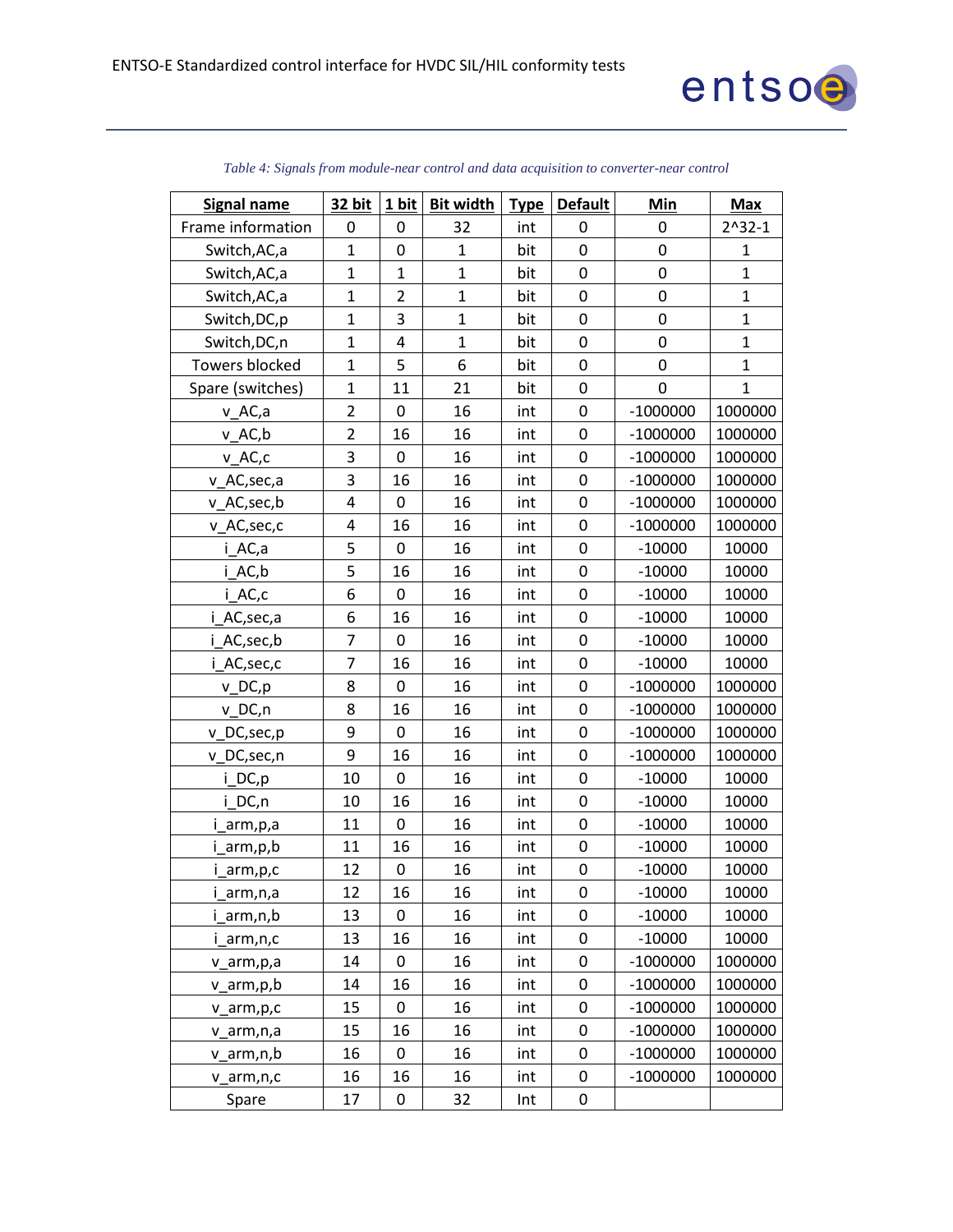

| Signal name | 32 bit   | 1 bit   Bit width | <b>Type</b> | Default  | Min      | Max      |
|-------------|----------|-------------------|-------------|----------|----------|----------|
| Spare       | $\cdots$ | <br>$\cdots$      |             | $\cdots$ | $\cdots$ | $\cdots$ |
| Spare       | 32       | 32                | Int         |          |          |          |

## <span id="page-14-0"></span>**Interface between module-near control and measurement data acquisition and the physical hardware**

The connection between the physical hardware and the module-near control and measurement data acquisition which includes the signals for switches and the measurement values also fit into one frame, leaving some spare signals.

|  |  |  |  |  | Table 5: Signals from module-near control and measurement data acquisition to physical hardware (measurement cable) |  |
|--|--|--|--|--|---------------------------------------------------------------------------------------------------------------------|--|
|  |  |  |  |  |                                                                                                                     |  |
|  |  |  |  |  |                                                                                                                     |  |

| Signal name         | 32 bit         | 1 bit          | <b>Bit width</b> | <b>Type</b> | <b>Default</b> | Min      | <b>Max</b> |
|---------------------|----------------|----------------|------------------|-------------|----------------|----------|------------|
| Frame information   | $\Omega$       | 0              | 32               | int         | 0              | 0        | $2^332-1$  |
| Switch, AC, a       | $\mathbf{1}$   | 0              | 1                | bit         | 0              | $\Omega$ | 1          |
| Switch, AC, a       | $\mathbf{1}$   | 1              | 1                | bit         | 0              | 0        | 1          |
| Switch, AC, a       | $\mathbf{1}$   | $\overline{2}$ | 1                | bit         | 0              | 0        | 1          |
| Switch, DC, p       | 1              | 3              | 1                | bit         | 0              | 0        | 1          |
| Switch, DC, n       | 1              | 4              | 1                | bit         | 0              | 0        | 1          |
| <b>Block towers</b> | $\mathbf{1}$   | 5              | 6                | bit         | 0              | $\Omega$ | 1          |
| Spare (switches)    | 1              | 11             | 21               | bit         | 0              | $\Omega$ | 1          |
| Spare               | $\overline{2}$ | $\Omega$       | 32               | Int         | 0              |          |            |
| Spare               | $\cdots$       | $\cdots$       |                  | $\cdots$    |                | $\cdots$ |            |
| Spare               | 32             | 0              | 32               | Int         | 0              |          |            |

| Table 6: Signals from physical hardware to module-near control and measurement data acquisition (measurement cable) |  |
|---------------------------------------------------------------------------------------------------------------------|--|
|---------------------------------------------------------------------------------------------------------------------|--|

| <b>Signal name</b>    | 32 bit         | 1 bit          | <b>Bit width</b> | <b>Type</b> | <b>Default</b> | Min          | <b>Max</b> |
|-----------------------|----------------|----------------|------------------|-------------|----------------|--------------|------------|
| Frame information     | 0              | $\Omega$       | 32               | int         | 0              | 0            | $2^x32-1$  |
| Switch, AC, a         | $\mathbf{1}$   | $\Omega$       | 1                | bit         | 0              | 0            | 1          |
| Switch, AC, a         | 1              | 1              | 1                | bit         | 0              | 0            | 1          |
| Switch, AC, a         | $\mathbf{1}$   | $\overline{2}$ | 1                | bit         | 0              | 0            | 1          |
| Switch, DC, p         | 1              | 3              | 1                | bit         | 0              | $\mathbf{0}$ | 1          |
| Switch, DC, n         | 1              | 4              | 1                | bit         | 0              | $\mathbf 0$  | 1          |
| <b>Towers blocked</b> | $\mathbf{1}$   | 5              | 6                | bit         | 0              | 0            | 1          |
| Spare for switches    | $\mathbf{1}$   | 11             | 21               | bit         | 0              | $\mathbf{0}$ | 1          |
| v AC,a                | $\overline{2}$ | $\Omega$       | 16               | int         | $\Omega$       | $-1000000$   | 1000000    |
| $v$ $AC,b$            | 2              | 16             | 16               | int         | 0              | $-1000000$   | 1000000    |
| v AC,c                | 3              | $\Omega$       | 16               | int         | 0              | $-1000000$   | 1000000    |
| v_AC,sec,a            | 3              | 16             | 16               | int         | 0              | $-1000000$   | 1000000    |
| v AC, sec, b          | 4              | 0              | 16               | int         | 0              | $-1000000$   | 1000000    |
| v AC, sec, c          | 4              | 16             | 16               | int         | $\Omega$       | $-1000000$   | 1000000    |
| i AC,a                | 5              | 0              | 16               | int         | 0              | $-10000$     | 10000      |
| i AC,b                | 5              | 16             | 16               | int         | 0              | $-10000$     | 10000      |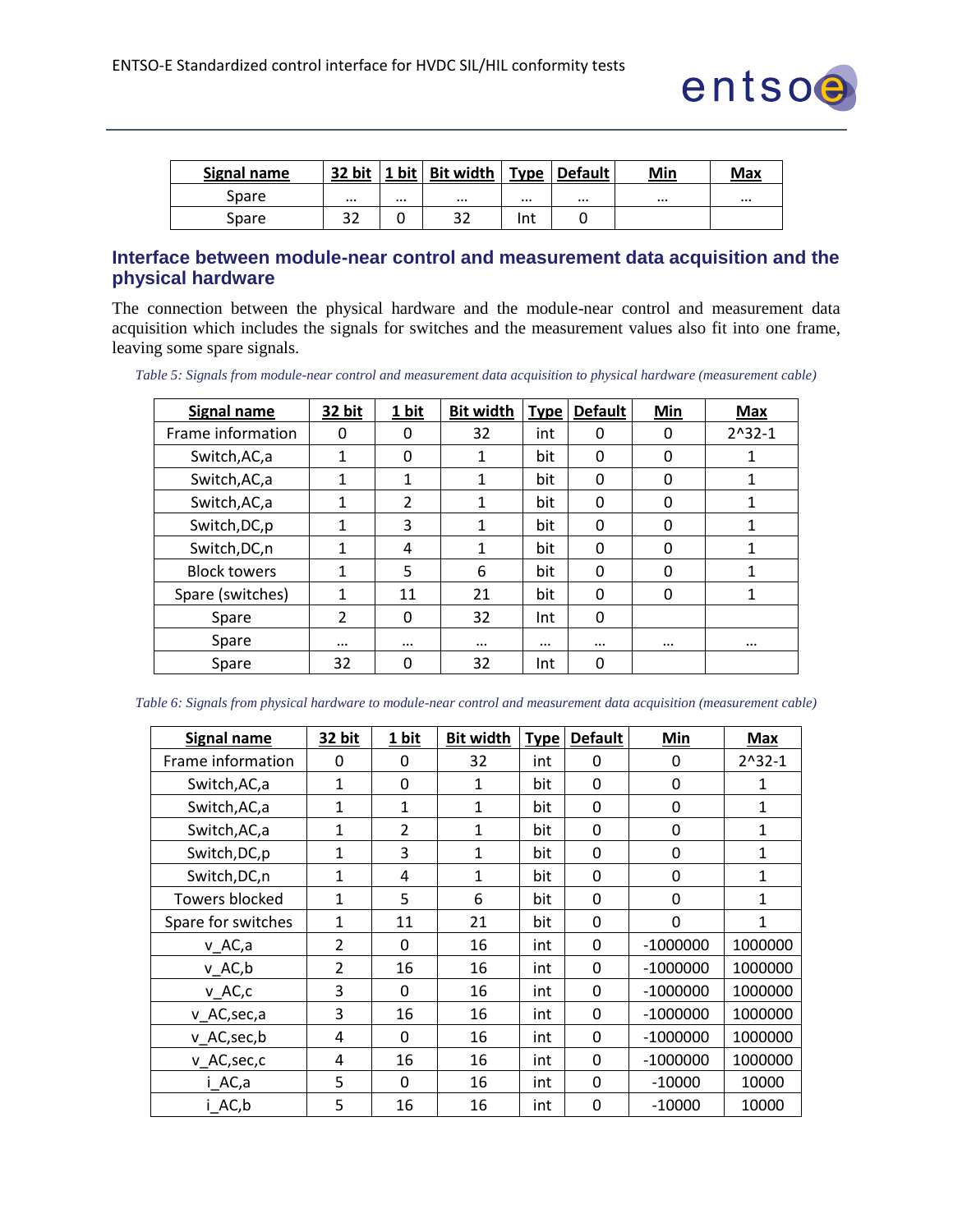

| <b>Signal name</b> | 32 bit | 1 bit    | <b>Bit width</b> | <b>Type</b> | <b>Default</b> | Min        | <b>Max</b> |
|--------------------|--------|----------|------------------|-------------|----------------|------------|------------|
| i_AC,c             | 6      | $\Omega$ | 16               | int         | $\Omega$       | $-10000$   | 10000      |
| i_AC,sec,a         | 6      | 16       | 16               | int         | 0              | $-10000$   | 10000      |
| i AC,sec,b         | 7      | 0        | 16               | int         | 0              | $-10000$   | 10000      |
| i_AC,sec,c         | 7      | 16       | 16               | int         | 0              | $-10000$   | 10000      |
| $v\_DC, p$         | 8      | 0        | 16               | int         | 0              | $-1000000$ | 1000000    |
| v DC,n             | 8      | 16       | 16               | int         | 0              | $-1000000$ | 1000000    |
| v_DC,sec,p         | 9      | 0        | 16               | int         | 0              | $-1000000$ | 1000000    |
| v_DC,sec,n         | 9      | 16       | 16               | int         | $\Omega$       | $-1000000$ | 1000000    |
| i_DC,p             | 10     | 0        | 16               | int         | 0              | $-10000$   | 10000      |
| i DC,n             | 10     | 16       | 16               | int         | 0              | $-10000$   | 10000      |
| arm,p,a            | 11     | 0        | 16               | int         | 0              | $-10000$   | 10000      |
| arm,p,b            | 11     | 16       | 16               | int         | 0              | $-10000$   | 10000      |
| i_arm,p,c          | 12     | 0        | 16               | int         | 0              | $-10000$   | 10000      |
| arm,n,a            | 12     | 16       | 16               | int         | 0              | $-10000$   | 10000      |
| arm,n,b            | 13     | 0        | 16               | int         | 0              | $-10000$   | 10000      |
| i_arm,n,c          | 13     | 16       | 16               | int         | 0              | $-10000$   | 10000      |
| Spare              | 14     | 0        | 32               | Int         | 0              |            |            |
| Spare              |        |          |                  | $\cdots$    |                | $\cdots$   | $\cdots$   |
| Spare              | 32     | 0        | 32               | Int         | 0              |            |            |

In the cable between the module-near control and the module tower all switching signals have to be delivered to the IGBT and all measured capacitor voltages to the module-near control. Due to the high number of modules in every tower of a HVDC station, this transmission is the biggest challenge in the interface definition. For every measurement signal 16 bit are used leading to the capacity to transmit 64 capacitor voltages per frame (with 32 available 32-bit blocks per frame, cp. *[Table 1](#page-11-0)*).

*Table 7: Signals from physical hardware to module-near control and measurement data acquisition (module cable)*

| $\overline{32}$  | 1            | <b>Bit</b> |             |                |            |           |             |             |             |              |
|------------------|--------------|------------|-------------|----------------|------------|-----------|-------------|-------------|-------------|--------------|
| <u>bit</u>       | <b>bit</b>   | width      | <b>Type</b> | <b>Default</b> | <b>Min</b> | Max       | Frame 1     | Frame 2     | Frame 3     | Frame 4      |
|                  |              |            |             |                |            |           | Frame       | Frame       | Frame       | Frame        |
| $\boldsymbol{0}$ | 0            | 32         | int         | 0              | 0          | $2^x32-1$ | information | information | information | information  |
| 1                | 0            | 16         | int         | 0              | $-10000$   | 10000     | $v_{C,1}$   | $v_{C,65}$  | $v_c$ ,129  | $v_{C}$ ,193 |
| $\mathbf{1}$     | 16           | 16         | int         | 0              | $-10000$   | 10000     | $v_c$ ,2    |             |             |              |
| $\overline{2}$   | $\mathbf{0}$ | 16         | int         | 0              | $-10000$   | 10000     | $v_c,3$     |             |             |              |
| $\overline{2}$   | 16           | 16         | int         | 0              | $-10000$   | 10000     | $v_c,4$     |             |             |              |
| 3                | 0            | 16         | int         | 0              | $-10000$   | 10000     | $v_c, 5$    |             |             |              |
| 3                | 16           | 16         | int         | 0              | $-10000$   | 10000     | $v_c,6$     |             |             |              |
| 4                | $\mathbf{0}$ | 16         | int         | $\Omega$       | $-10000$   | 10000     | $v_c$ ,7    |             |             |              |
| 4                | 16           | 16         | int         | 0              | $-10000$   | 10000     | $v_c, 8$    |             |             |              |
| 5                | $\mathbf{0}$ | 16         | int         | 0              | $-10000$   | 10000     | $v_c, 9$    |             |             |              |
| 5                | 16           | 16         | int         | 0              | $-10000$   | 10000     | $v_c$ ,10   |             |             |              |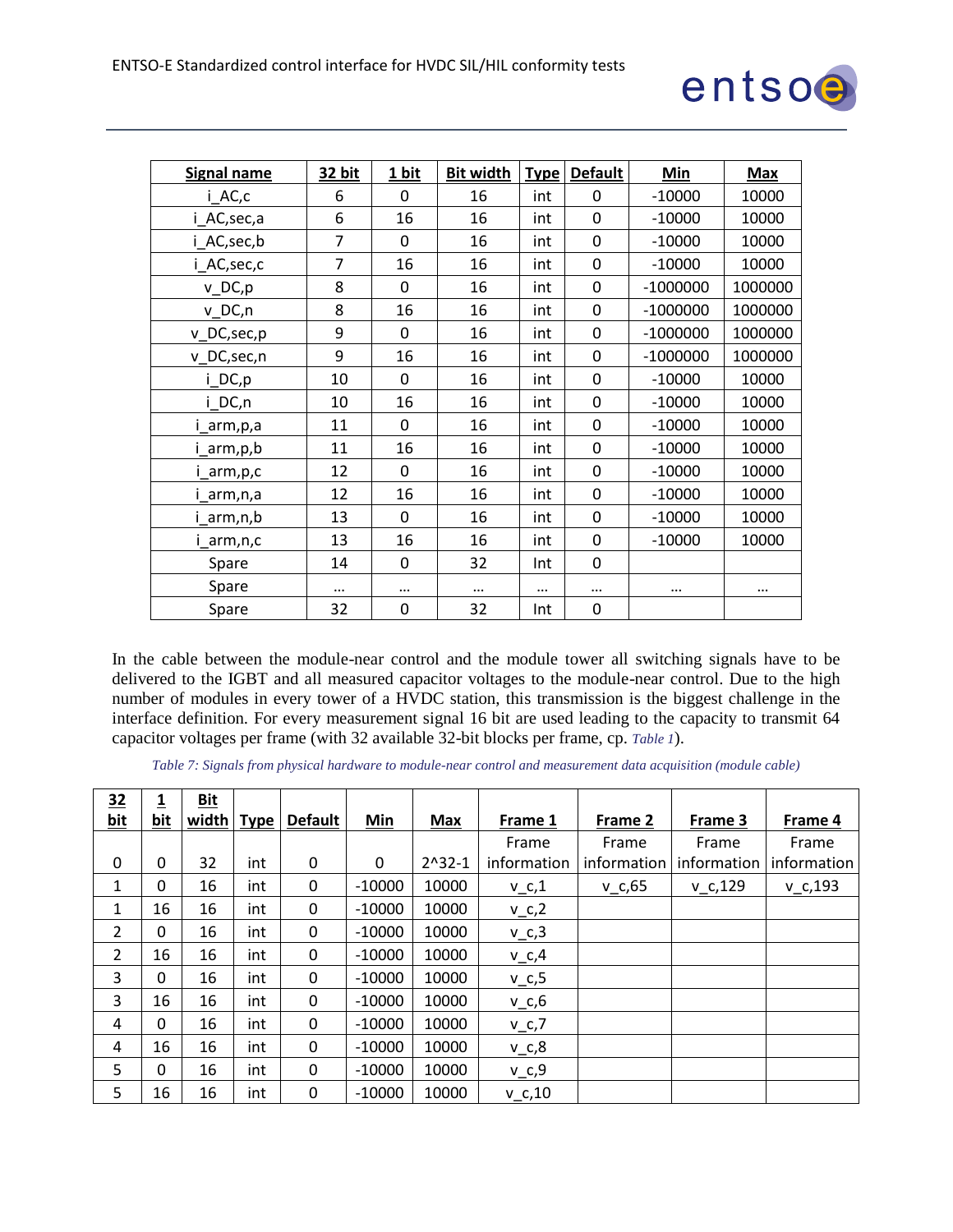

| 32             | 1              | <b>Bit</b> |             |                  |          |            |            |            |            |            |
|----------------|----------------|------------|-------------|------------------|----------|------------|------------|------------|------------|------------|
| <b>bit</b>     | bit            | width      | <b>Type</b> | <b>Default</b>   | Min      | <b>Max</b> | Frame 1    | Frame 2    | Frame 3    | Frame 4    |
| 6              | $\Omega$       | 16         | int         | $\mathbf 0$      | $-10000$ | 10000      | $v_c$ ,11  |            |            |            |
| 6              | 16             | 16         | int         | $\mathbf 0$      | $-10000$ | 10000      | $V_C$ , 12 |            |            |            |
| $\overline{7}$ | $\Omega$       | 16         | int         | 0                | $-10000$ | 10000      | $v_c$ ,13  |            |            |            |
| $\overline{7}$ | 16             | 16         | int         | $\mathbf 0$      | $-10000$ | 10000      | $v_c$ ,14  |            |            |            |
| 8              | $\mathbf 0$    | 16         | int         | $\boldsymbol{0}$ | $-10000$ | 10000      | $v_c$ ,15  |            |            |            |
| 8              | 16             | 16         | int         | $\mathbf 0$      | $-10000$ | 10000      | $v_c$ ,16  |            |            |            |
| 9              | $\Omega$       | 16         | int         | $\mathbf 0$      | $-10000$ | 10000      | $v_c$ ,17  |            |            |            |
| 9              | 16             | 16         | int         | $\mathbf 0$      | $-10000$ | 10000      | $v_c$ ,18  |            |            |            |
| 10             | $\Omega$       | 16         | int         | $\mathbf 0$      | $-10000$ | 10000      | $v_c$ ,19  |            |            |            |
| 10             | 16             | 16         | int         | $\mathbf 0$      | $-10000$ | 10000      | $v_c$ ,20  |            |            |            |
| 11             | $\mathbf 0$    | 16         | int         | $\mathbf 0$      | $-10000$ | 10000      | $v_c$ ,21  |            |            |            |
| 11             | 16             | 16         | int         | $\mathbf 0$      | $-10000$ | 10000      | $V_{C,22}$ |            |            |            |
| 12             | $\overline{0}$ | 16         | int         | $\mathbf 0$      | $-10000$ | 10000      | $v_c$ , 23 |            |            |            |
| 12             | 16             | 16         | int         | $\boldsymbol{0}$ | $-10000$ | 10000      | $v_c$ , 24 |            |            |            |
| 13             | $\Omega$       | 16         | int         | 0                | $-10000$ | 10000      | $v_c$ , 25 |            |            |            |
| 13             | 16             | 16         | int         | $\mathbf 0$      | $-10000$ | 10000      | $v_c$ , 26 |            |            |            |
| 14             | $\Omega$       | 16         | int         | 0                | $-10000$ | 10000      | $v_c$ ,27  |            |            |            |
| 14             | 16             | 16         | int         | $\mathbf 0$      | $-10000$ | 10000      | $v_c$ , 28 |            |            |            |
| 15             | $\mathbf 0$    | 16         | int         | $\boldsymbol{0}$ | $-10000$ | 10000      | $v_c$ , 29 |            |            |            |
| 15             | 16             | 16         | int         | $\mathbf 0$      | $-10000$ | 10000      | $v_c,30$   |            |            |            |
| $\cdots$       |                |            |             |                  |          | $\cdots$   | $v_c, 31$  |            |            |            |
| $\cdots$       |                | $\cdots$   | $\cdots$    | $\cdots$         | $\cdots$ | $\cdots$   | $v_c$ , 32 |            |            |            |
| 32             | $\mathbf 0$    | 16         | int         | $\boldsymbol{0}$ | $-10000$ | 10000      | $v_c,64$   |            |            |            |
| 32             | 16             | 16         | int         | $\mathbf 0$      | $-10000$ | 10000      | $v_c,64$   | $v_c$ ,128 | $v_c$ ,192 | $v_c$ ,256 |

To transmit the voltages of all 544 modules, 16 frames are needed, like given in the following listing.

- Frame 1: Modules 1 to 64
- Frame 2: Modules 65 to 128
- Frame 3: Modules 129 to 192
- Frame 4: Modules 193 to 256
- Frame 5: Modules 257 to 320
- Frame 6: Modules 321 to 384
- Frame 7: Modules 385 to 448
- Frame 8: Modules 449 to 512
- Frame 9: Modules 513 to 576
- Frame 10: Modules 577 to 640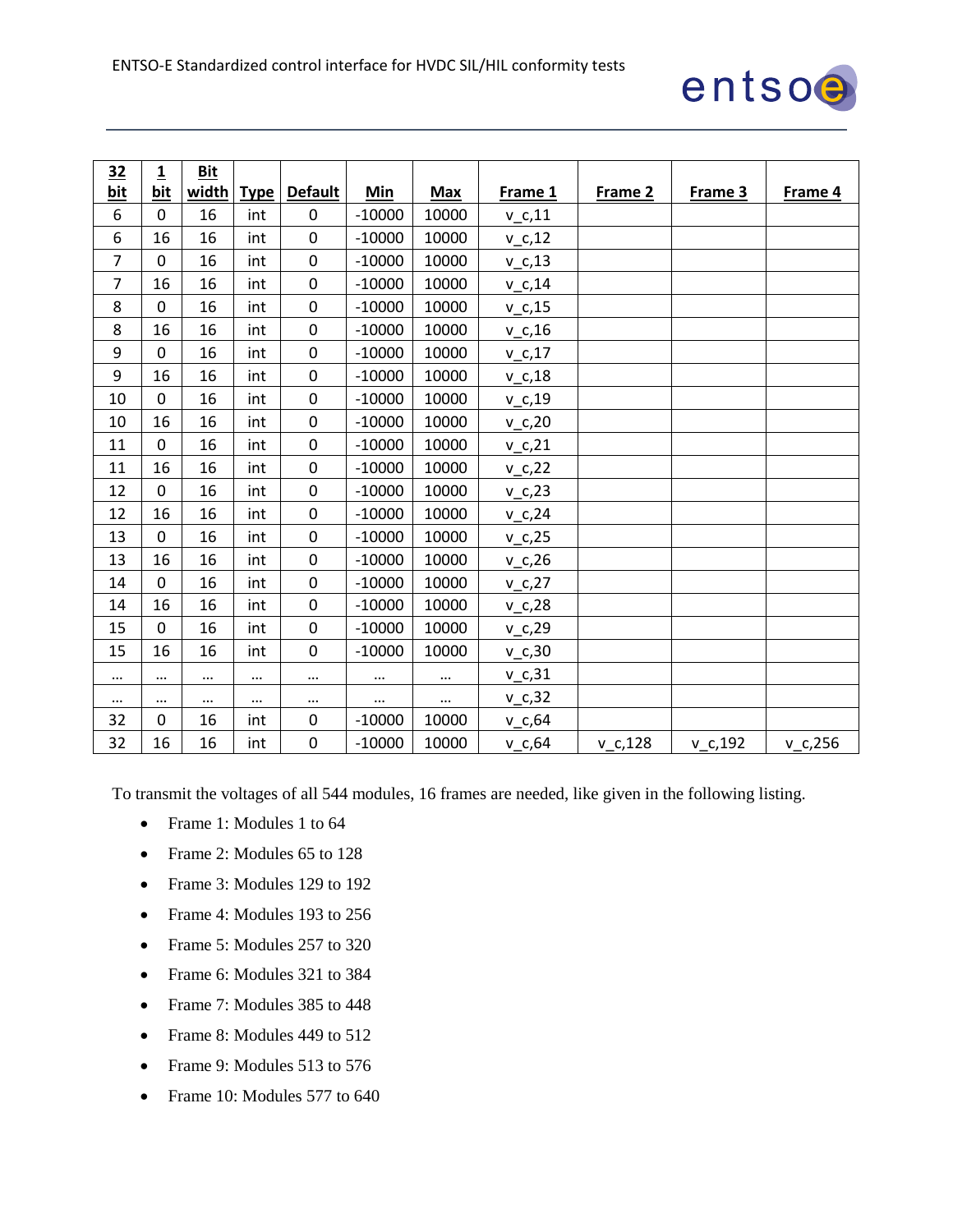

- Frame 11: Modules 641 to 704
- Frame 12: Modules 705 to 768
- Frame 13: Modules 769 to 832
- Frame 14: Modules 833 to 896
- Frame 15: Modules 897 to 960
- Frame 16: Modules 961 to 1024

The four switching signals for every module are given in one bit per IGBT in the module. In consequence, in every frame the switching signals for 256 modules can be transmitted (with 32 32-bit blocks).

| Table 8: Signals from module-near control and measurement data acquisition to physical hardware (module cable) |
|----------------------------------------------------------------------------------------------------------------|
|----------------------------------------------------------------------------------------------------------------|

| 32 bit         | 1 bit    | <b>Bit width</b> | <b>Type</b> | <b>Default</b> | Min      | <b>Max</b>   | Frame 1                       |
|----------------|----------|------------------|-------------|----------------|----------|--------------|-------------------------------|
| $\Omega$       | 0        | 32               | int         | $\Omega$       | $\Omega$ | $2^x32-1$    | Frame information             |
| $\mathbf{1}$   | 0        | 32               | bit         | 0              | $\Omega$ | 1            | switching, module, 1 to 8     |
| $\overline{2}$ | 0        | 32               | bit         | $\mathbf{0}$   | $\Omega$ | 1            | switching, module, 9 to 16    |
| 3              | 0        | 32               | bit         | 0              | $\Omega$ | 1            | switching, module, 17 to 24   |
| 4              | 0        | 32               | bit         | 0              | 0        | 1            | switching, module, 25 to 32   |
| 5              | $\Omega$ | 32               | bit         | 0              | 0        | 1            | switching, module, 33 to 40   |
| 6              | 0        | 32               | bit         | 0              | 0        | 1            | switching, module, 41 to 48   |
| 7              | 0        | 32               | bit         | 0              | 0        | 1            | switching, module, 49 to 56   |
| 8              | 0        | 32               | bit         | 0              | 0        | $\mathbf{1}$ | switching, module, 57 to 64   |
| 9              | $\Omega$ | 32               | bit         | 0              | $\Omega$ | 1            | switching, module, 65 to 72   |
| 10             | 0        | 32               | bit         | $\mathbf{0}$   | 0        | $\mathbf{1}$ | switching, module, 73 to 80   |
| 11             | 0        | 32               | bit         | 0              | 0        | $\mathbf{1}$ | switching, module, 81 to 88   |
| 12             | 0        | 32               | bit         | 0              | 0        | 1            | switching, module, 89 to 96   |
| 13             | 0        | 32               | bit         | 0              | 0        | $\mathbf{1}$ | switching, module, 97 to 104  |
| 14             | 0        | 32               | bit         | 0              | $\Omega$ | 1            | switching, module, 105 to 112 |
| 15             | $\Omega$ | 32               | bit         | 0              | $\Omega$ | $\mathbf{1}$ | switching, module, 113 to 120 |
|                |          |                  |             |                |          |              |                               |
| 32             | 0        | 32               | bit         | $\Omega$       | $\Omega$ | $\mathbf{1}$ | switching, module, 249 to 256 |

The switching signals to the IGBT of the modules are transmitted in 4 frames, like given in the following listing:

- Frame 1: Modules 1 to 256
- Frame 2: Modules 257 to 512
- Frame 3: Modules 513 to 768
- Frame 4: Modules 769 to 1024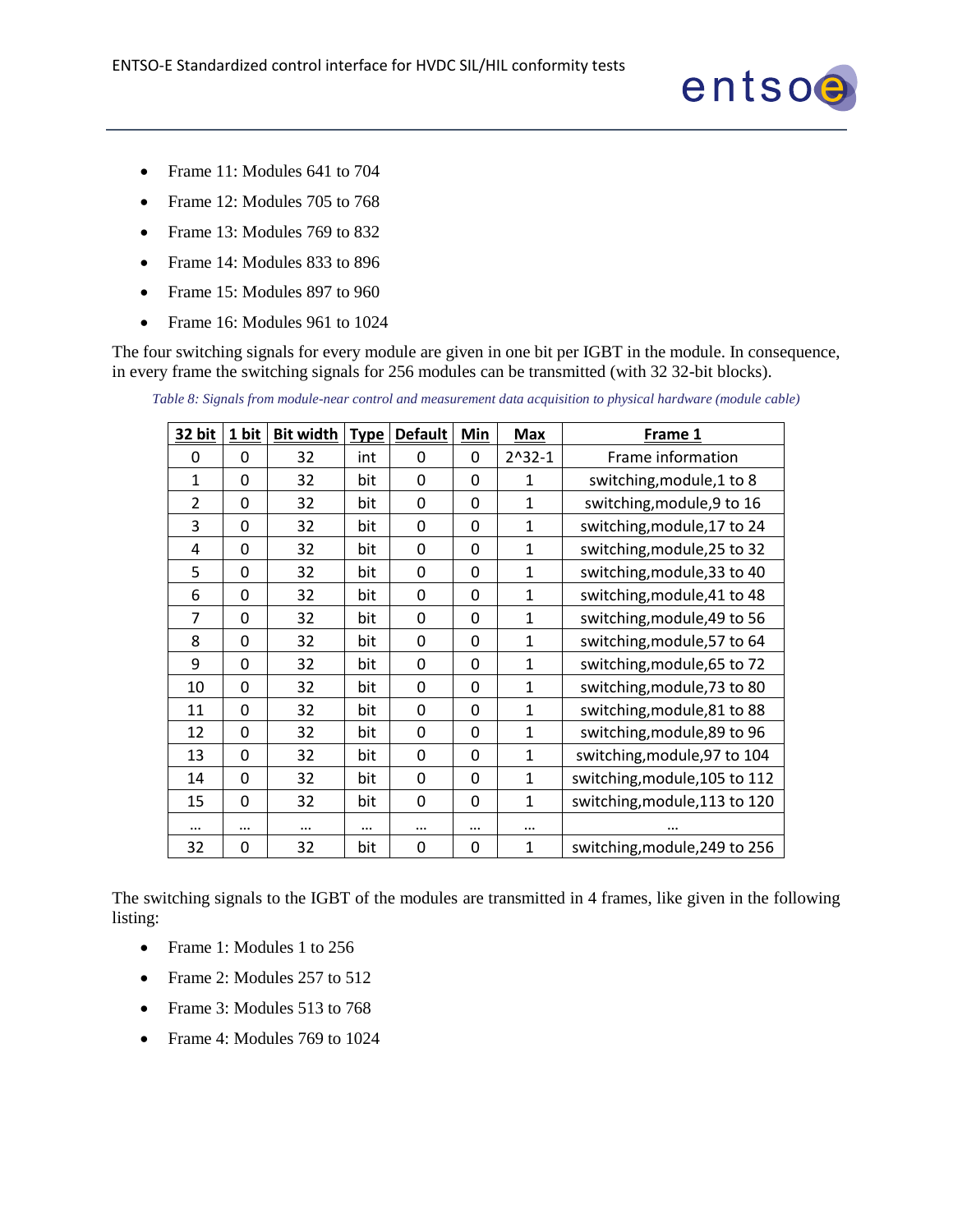

## <span id="page-18-0"></span>**6. Modelling of power-electronic assets**

For the detailed analysis of e.g. HVDC interoperability, high-quality models are needed. Within this section, a brief introduction on modelling of power-electronic equipment is given.

In general, power-electronic equipment consist of components from three different types:

- Electric drive train (e.g. transformers, converters, inductors)
- Digital systems (e.g. control systems of HVDC converters)
- Control algorithms

To achieve a high modelling quality, each component type must be modelled according to its physical behaviour:

- Electric drive train: E.g. with differential equations or EMTP equations
- Digital system: Sampling system with input and output values and one set of control algorithms per system
- Control algorithms: Original algorithms have to be used (e.g. in compiled object like DLL in case of SIL)

Concerning the modelling of the digital systems and control algorithms, certain requirements have to be met. The original interfaces have to be used without changes since a standard interface is designed and the real interfaces have to be mapped on the standardized interface. It is recommended to use only algebraic calculations and not to use filters. Furthermore, for every physical control system, one digital system and a set of related control algorithm has to be considered. The set of control algorithms are e.g. compiled as 64bit DLL in case of Windows operating system.

Due to the relevant influence of interrupts of different control system, control algorithms located on different control systems are not allowed to share memory in the simulation. The signals shall be mapped in a transparent manner. In general, the control algorithms used in each DLL shall be identical to the control realization on the real asset control system.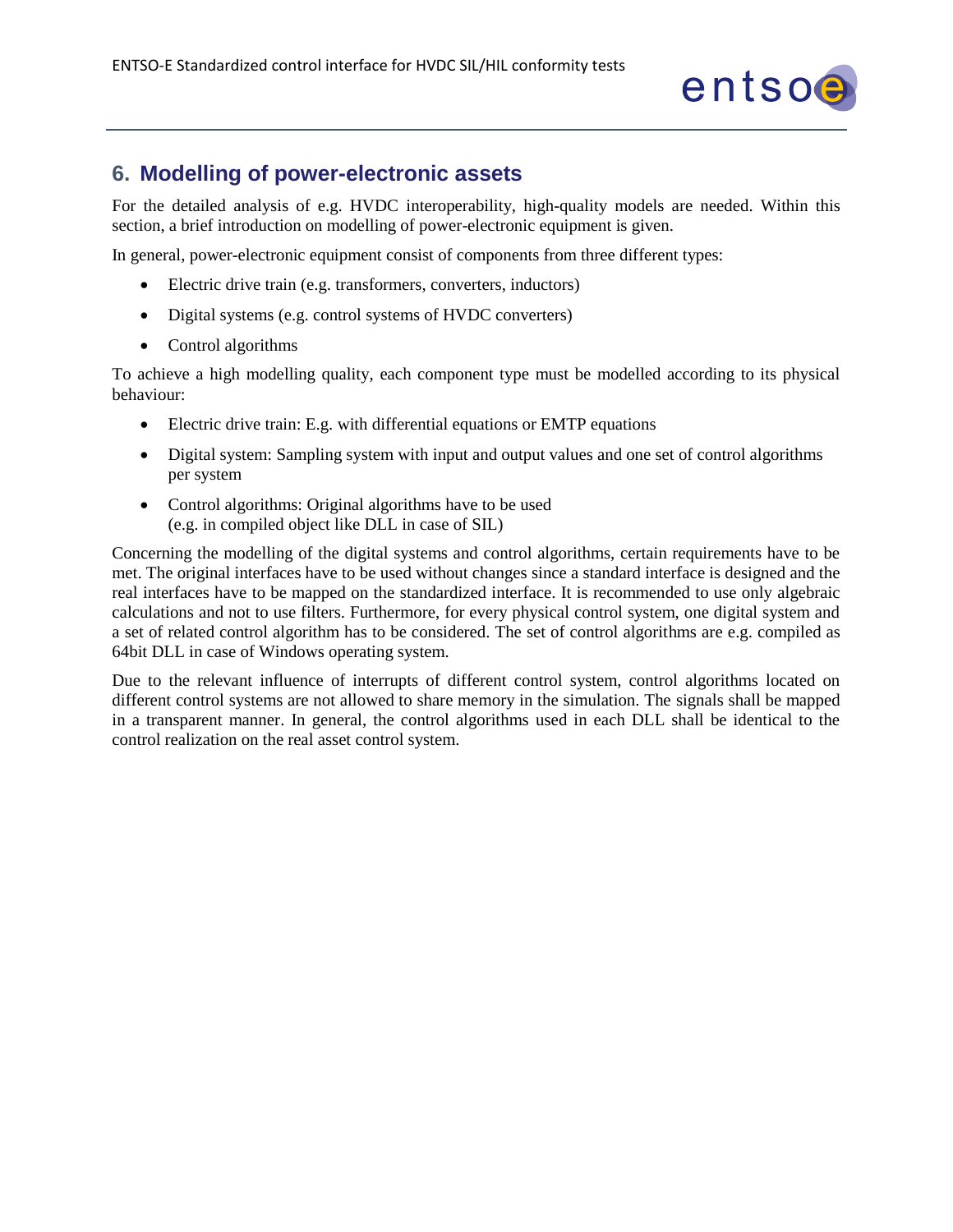

## <span id="page-19-0"></span>**7. General aspects of standard software interface**

The standard control software interface shall provide a standard how relevant information shall be exchanged in order to simplify the compliance process for new HVDC connections. The standard software interface is fully in line with the COMMISSION REGULATION (EU) 2016/1447. As a consequence the provision of data is already given in the COMMISSION REGULATION 2016/1447 and shall not be treated in this document. The formal software definition for one control system is given. This definition has to be used for each relevant control system. These assignments can be found in the next section.

Within this section, the derivation of requirements for the standard software interface starting from the standard hardware interface defined is given. Subsequently, the necessary interface functions and the specific init, input and output structures are described.

#### <span id="page-19-1"></span>**Derivation of requirements for standard software interface**

It is very important that no new signal convention is defined. The signal convention already defined for the standardized hardware interface has to be used. For a better reading comprehension, the relevant description is included subsequently.

In principle, the software interface has to emulate the hardware interface including the signal protocol. Furthermore, it is essential that the software interface is neutral. To put it into practice, the realization should not be optimised for a specific grid-calculation program / simulation. The aim is that the control algorithms can be used in any program which is able to call the specified library. In addition, functions have to be defined which emulate the real interrupts on a control hardware.

#### <span id="page-19-2"></span>**Interface of control functions**

There are four functions which can be called by the simulation tool. In the interface header, these functions are only referenced but have to be included in the DLL. Every function receives a pointer to the structure control\_data which includes a pointer to the input structure, the output structure and the internal structure. As described above, these structures are used to transfer input data and output data to the control algorithms in the DLL.

The needed memory is allocated outside of the DLL (excluding the internal structure which is not known outside the DLL). The complete allocation is finished before the first call of the functions. Therefore, all functions can access all structures directly.

#### • **int function\_init (control\_data\_init const \*args, control\_data \* self)**

The function function\_init is run once at the start of the simulation. Besides the pointer to the structure control\_data, the structure control\_data\_init is referenced including all needed data for the initialization of the control software e.g. according to the specific asset parameters. The content of control\_data\_init is set before the call of the init-function. The included data is specific for each control.

#### • **int function\_reset (control\_data\_init const \*args, control\_data \* self)**

function reset can be run during the simulations. With this function the control software should be reset to the state valid after the initialization. The functions function reset and function init are separated because in function\_init routines may be included which should not be executed one more time, like e.g. the allocation of memory.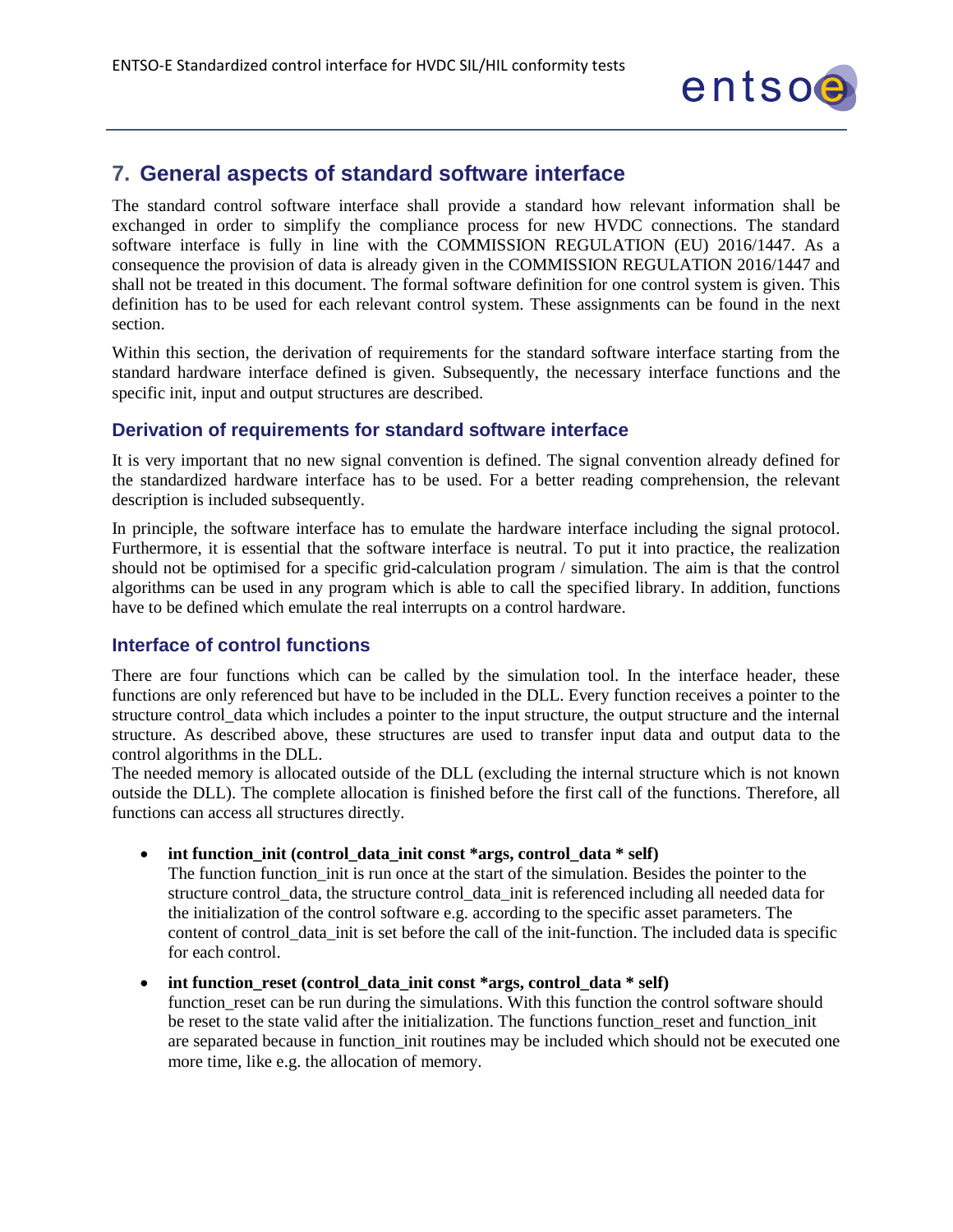

• **int function\_run (control\_data \* self)**

function\_run is the main function of the DLL and includes the calculation of the control-output data. This function only receives a pointer to the structure control data because there all needed information is included. The input data of the control is included in control\_data\_input while the actuating values and the output data has to be written to control\_data\_output. The call of this function is realized according to the sampling time set in the last run.

• **int function\_release(control\_data \*self)** function release is called once after all calculations. In this function, the memory is deallocated.

## <span id="page-20-0"></span>**Data structures**

In case of HVDC applications, several signals have to be exchanged. To optimize the handling of this large number of signals, the interface signals should be grouped according to their purpose (e.g. input, measurement, output). In hardware-near software, it is best practice to use vectors for grouping and handling many signals and structures for grouping and handling several vectors.

For the specific implementation, two structures are proposed – structure for init (control\_data\_init) and one structure for run (control\_data). From this, the specific function calls with arguments results:

- function init (control data init \*args init, control data \*args control)
- function run (control data \*args control)

#### **Content of interface structures**

The structure control\_data contains input, output and internal values (each in a new vector). Input and output are used for the signals in and out of this control. Every control can allocate internal values. With the pointer internal\_structure the internal values can be addressed.

Values for initialization are given in control\_data\_init. The initialization algorithms and their parameters are very depending on the specific manufacturer realization. Thus, the values for initialization given in one vector.

#### **Content of input structure**

The inputs are separated in three vectors:

- Measurement data contains the measurement values
- **Input\_data** contains further input signals
- **System\_data** e.g. contains information from the simulation tool (only used for optional information in this project, e.g. parametrization of converter-station information)

#### **Content of output structure**

The outputs are separated in five vectors

- **Output\_data** is used for arbitrary outputs (e.g. in the grid-level control)
- **Modulation** is used for setpoints for converters (e.g. from converter-near control to module-near control)
- **Switching word** is used for transmission of pulses to the converters, the circuit breakers and other switches
- **Status\_data** is used for output of control status and comparable values (optional vector, maybe specified individually)
- **Sampling\_time** is used to define the time when the control should be executed the next time